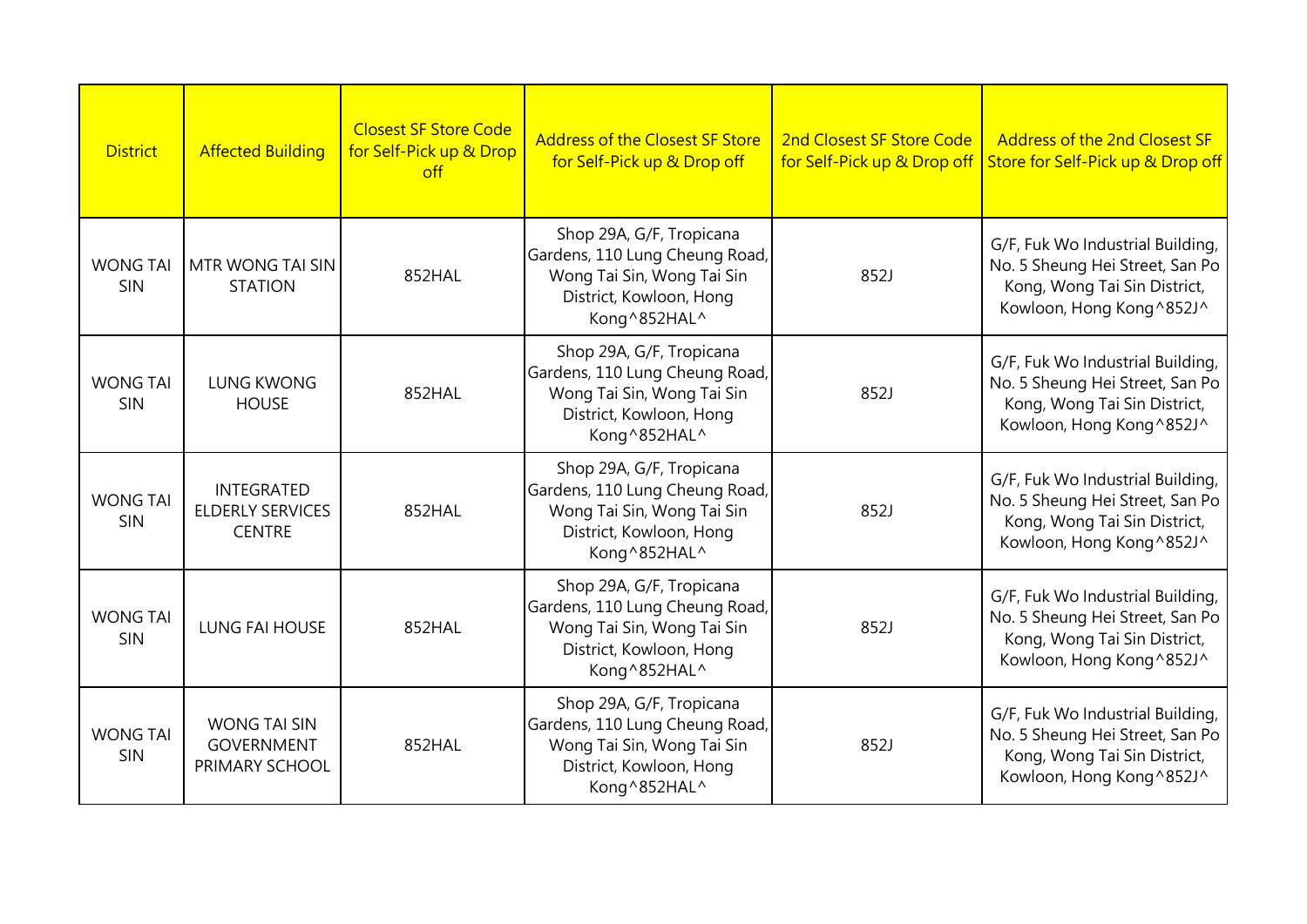| <b>WONG TAI</b><br>SIN | <b>WONG TAI SIN</b><br><b>CATHOLIC PRIMARY</b><br><b>SCHOOL</b>                            | 852HAL | Shop 29A, G/F, Tropicana<br>Gardens, 110 Lung Cheung Road,<br>Wong Tai Sin, Wong Tai Sin<br>District, Kowloon, Hong<br>Kong^852HAL^ | 852J | G/F, Fuk Wo Industrial Building,<br>No. 5 Sheung Hei Street, San Po<br>Kong, Wong Tai Sin District,<br>Kowloon, Hong Kong^852J^ |
|------------------------|--------------------------------------------------------------------------------------------|--------|-------------------------------------------------------------------------------------------------------------------------------------|------|---------------------------------------------------------------------------------------------------------------------------------|
| <b>WONG TAI</b><br>SIN | <b>WONG TAI SIN</b><br><b>COMMUNITY</b><br><b>CENTRE</b>                                   | 852HAL | Shop 29A, G/F, Tropicana<br>Gardens, 110 Lung Cheung Road,<br>Wong Tai Sin, Wong Tai Sin<br>District, Kowloon, Hong<br>Kong^852HAL^ | 852J | G/F, Fuk Wo Industrial Building,<br>No. 5 Sheung Hei Street, San Po<br>Kong, Wong Tai Sin District,<br>Kowloon, Hong Kong^852J^ |
| <b>WONG TAI</b><br>SIN | <b>TEMPLE MALL</b><br>SOUTH                                                                | 852HAL | Shop 29A, G/F, Tropicana<br>Gardens, 110 Lung Cheung Road,<br>Wong Tai Sin, Wong Tai Sin<br>District, Kowloon, Hong<br>Kong^852HAL^ | 852J | G/F, Fuk Wo Industrial Building,<br>No. 5 Sheung Hei Street, San Po<br>Kong, Wong Tai Sin District,<br>Kowloon, Hong Kong^852J^ |
| <b>WONG TAI</b><br>SIN | <b>MUK LUN STREET</b><br>PLAYGROUND                                                        | 852HAL | Shop 29A, G/F, Tropicana<br>Gardens, 110 Lung Cheung Road,<br>Wong Tai Sin, Wong Tai Sin<br>District, Kowloon, Hong<br>Kong^852HAL^ | 852J | G/F, Fuk Wo Industrial Building,<br>No. 5 Sheung Hei Street, San Po<br>Kong, Wong Tai Sin District,<br>Kowloon, Hong Kong^852J^ |
| <b>WONG TAI</b><br>SIN | <b>WONG TAI SIN</b><br><b>DISCIPLINED</b><br><b>SERVICES</b><br><b>QUARTERS TOWER</b><br>1 | 852HAL | Shop 29A, G/F, Tropicana<br>Gardens, 110 Lung Cheung Road,<br>Wong Tai Sin, Wong Tai Sin<br>District, Kowloon, Hong<br>Kong^852HAL^ | 852J | G/F, Fuk Wo Industrial Building,<br>No. 5 Sheung Hei Street, San Po<br>Kong, Wong Tai Sin District,<br>Kowloon, Hong Kong^852J^ |
| <b>WONG TAI</b><br>SIN | <b>WONG TAI SIN</b><br><b>DISCIPLINED</b><br><b>SERVICES</b><br><b>QUARTERS TOWER</b><br>2 | 852HAL | Shop 29A, G/F, Tropicana<br>Gardens, 110 Lung Cheung Road,<br>Wong Tai Sin, Wong Tai Sin<br>District, Kowloon, Hong<br>Kong^852HAL^ | 852J | G/F, Fuk Wo Industrial Building,<br>No. 5 Sheung Hei Street, San Po<br>Kong, Wong Tai Sin District,<br>Kowloon, Hong Kong^852J^ |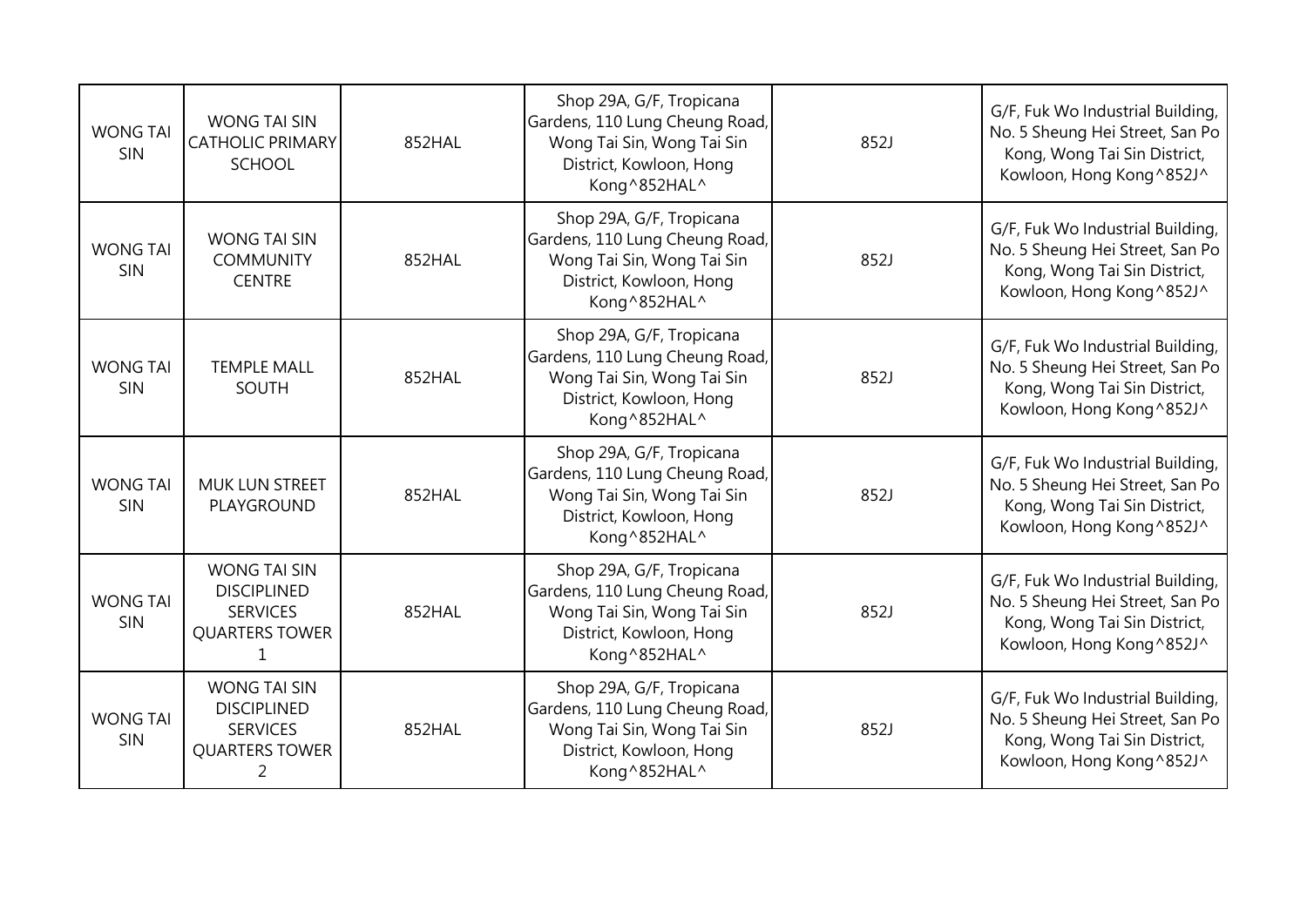| <b>WONG TAI</b><br>SIN | <b>LIONS RISE TOWER</b><br>1                  | 852HAL | Shop 29A, G/F, Tropicana<br>Gardens, 110 Lung Cheung Road,<br>Wong Tai Sin, Wong Tai Sin<br>District, Kowloon, Hong<br>Kong^852HAL^ | 852J | G/F, Fuk Wo Industrial Building,<br>No. 5 Sheung Hei Street, San Po<br>Kong, Wong Tai Sin District,<br>Kowloon, Hong Kong^852J^ |
|------------------------|-----------------------------------------------|--------|-------------------------------------------------------------------------------------------------------------------------------------|------|---------------------------------------------------------------------------------------------------------------------------------|
| <b>WONG TAI</b><br>SIN | <b>LIONS RISE TOWER</b><br>3                  | 852HAL | Shop 29A, G/F, Tropicana<br>Gardens, 110 Lung Cheung Road,<br>Wong Tai Sin, Wong Tai Sin<br>District, Kowloon, Hong<br>Kong^852HAL^ | 852J | G/F, Fuk Wo Industrial Building,<br>No. 5 Sheung Hei Street, San Po<br>Kong, Wong Tai Sin District,<br>Kowloon, Hong Kong^852J^ |
| <b>WONG TAI</b><br>SIN | <b>LIONS RISE TOWER</b><br>5                  | 852HAL | Shop 29A, G/F, Tropicana<br>Gardens, 110 Lung Cheung Road,<br>Wong Tai Sin, Wong Tai Sin<br>District, Kowloon, Hong<br>Kong^852HAL^ | 852J | G/F, Fuk Wo Industrial Building,<br>No. 5 Sheung Hei Street, San Po<br>Kong, Wong Tai Sin District,<br>Kowloon, Hong Kong^852J^ |
| <b>WONG TAI</b><br>SIN | <b>LIONS RISE TOWER</b><br>6                  | 852HAL | Shop 29A, G/F, Tropicana<br>Gardens, 110 Lung Cheung Road,<br>Wong Tai Sin, Wong Tai Sin<br>District, Kowloon, Hong<br>Kong^852HAL^ | 852J | G/F, Fuk Wo Industrial Building,<br>No. 5 Sheung Hei Street, San Po<br>Kong, Wong Tai Sin District,<br>Kowloon, Hong Kong^852J^ |
| <b>WONG TAI</b><br>SIN | <b>REDEMPTION</b><br>LUTHERAN CHURCH          | 852HAL | Shop 29A, G/F, Tropicana<br>Gardens, 110 Lung Cheung Road,<br>Wong Tai Sin, Wong Tai Sin<br>District, Kowloon, Hong<br>Kong^852HAL^ | 852J | G/F, Fuk Wo Industrial Building,<br>No. 5 Sheung Hei Street, San Po<br>Kong, Wong Tai Sin District,<br>Kowloon, Hong Kong^852J^ |
| <b>WONG TAI</b><br>SIN | <b>REDENGTION</b><br>LUTHERAN<br>KINDERGARTEN | 852HAL | Shop 29A, G/F, Tropicana<br>Gardens, 110 Lung Cheung Road,<br>Wong Tai Sin, Wong Tai Sin<br>District, Kowloon, Hong<br>Kong^852HAL^ | 852J | G/F, Fuk Wo Industrial Building,<br>No. 5 Sheung Hei Street, San Po<br>Kong, Wong Tai Sin District,<br>Kowloon, Hong Kong^852J^ |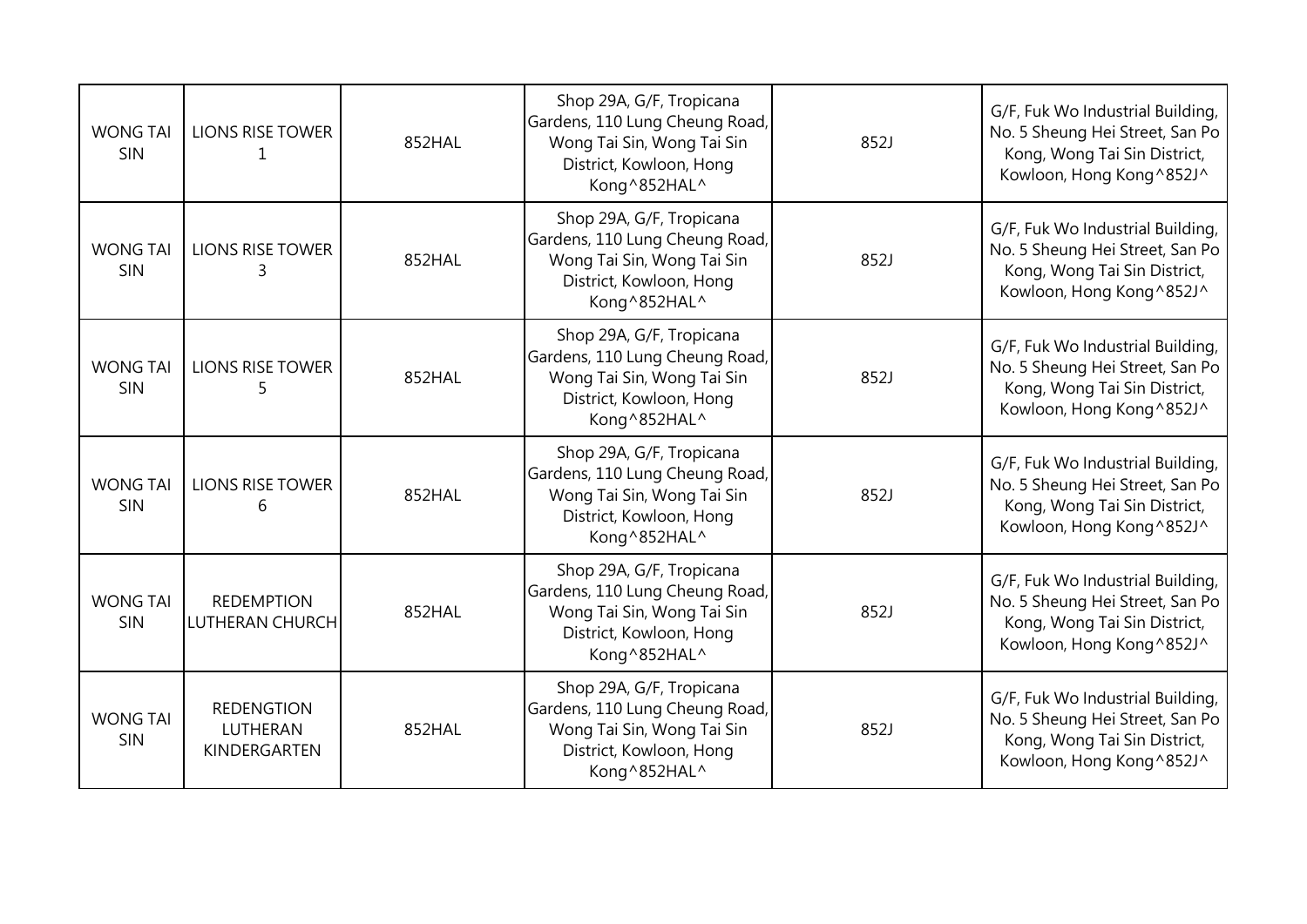| <b>WONG TAI</b><br>SIN | H.K.S.K.H. CALVARY<br><b>CHURCH SOCIAL</b><br><b>SERVICE CENTRE</b>             | 852HAL | Shop 29A, G/F, Tropicana<br>Gardens, 110 Lung Cheung Road,<br>Wong Tai Sin, Wong Tai Sin<br>District, Kowloon, Hong<br>Kong^852HAL^ | 852J | G/F, Fuk Wo Industrial Building,<br>No. 5 Sheung Hei Street, San Po<br>Kong, Wong Tai Sin District,<br>Kowloon, Hong Kong^852J^ |
|------------------------|---------------------------------------------------------------------------------|--------|-------------------------------------------------------------------------------------------------------------------------------------|------|---------------------------------------------------------------------------------------------------------------------------------|
| <b>WONG TAI</b><br>SIN | <b>SKH CALVARY</b><br><b>CHURCH</b>                                             | 852HAL | Shop 29A, G/F, Tropicana<br>Gardens, 110 Lung Cheung Road,<br>Wong Tai Sin, Wong Tai Sin<br>District, Kowloon, Hong<br>Kong^852HAL^ | 852J | G/F, Fuk Wo Industrial Building,<br>No. 5 Sheung Hei Street, San Po<br>Kong, Wong Tai Sin District,<br>Kowloon, Hong Kong^852J^ |
| <b>WONG TAI</b><br>SIN | <b>WONG TAI SIN</b><br>POLICE STATION                                           | 852HAL | Shop 29A, G/F, Tropicana<br>Gardens, 110 Lung Cheung Road,<br>Wong Tai Sin, Wong Tai Sin<br>District, Kowloon, Hong<br>Kong^852HAL^ | 852J | G/F, Fuk Wo Industrial Building,<br>No. 5 Sheung Hei Street, San Po<br>Kong, Wong Tai Sin District,<br>Kowloon, Hong Kong^852J^ |
| <b>WONG TAI</b><br>SIN | <b>WONG TAI SIN</b><br><b>DISCIPLINED</b><br><b>SERVICES</b><br><b>QUARTERS</b> | 852HAL | Shop 29A, G/F, Tropicana<br>Gardens, 110 Lung Cheung Road,<br>Wong Tai Sin, Wong Tai Sin<br>District, Kowloon, Hong<br>Kong^852HAL^ | 852J | G/F, Fuk Wo Industrial Building,<br>No. 5 Sheung Hei Street, San Po<br>Kong, Wong Tai Sin District,<br>Kowloon, Hong Kong^852J^ |
| <b>WONG TAI</b><br>SIN | <b>KOWLOON WALL</b><br><b>CITY COMMUNITY</b><br><b>HALL</b>                     | 852HAL | Shop 29A, G/F, Tropicana<br>Gardens, 110 Lung Cheung Road,<br>Wong Tai Sin, Wong Tai Sin<br>District, Kowloon, Hong<br>Kong^852HAL^ | 852J | G/F, Fuk Wo Industrial Building,<br>No. 5 Sheung Hei Street, San Po<br>Kong, Wong Tai Sin District,<br>Kowloon, Hong Kong^852J^ |
| <b>WONG TAI</b><br>SIN | S K H NURSING<br><b>HOME</b>                                                    | 852HAL | Shop 29A, G/F, Tropicana<br>Gardens, 110 Lung Cheung Road,<br>Wong Tai Sin, Wong Tai Sin<br>District, Kowloon, Hong<br>Kong^852HAL^ | 852J | G/F, Fuk Wo Industrial Building,<br>No. 5 Sheung Hei Street, San Po<br>Kong, Wong Tai Sin District,<br>Kowloon, Hong Kong^852J^ |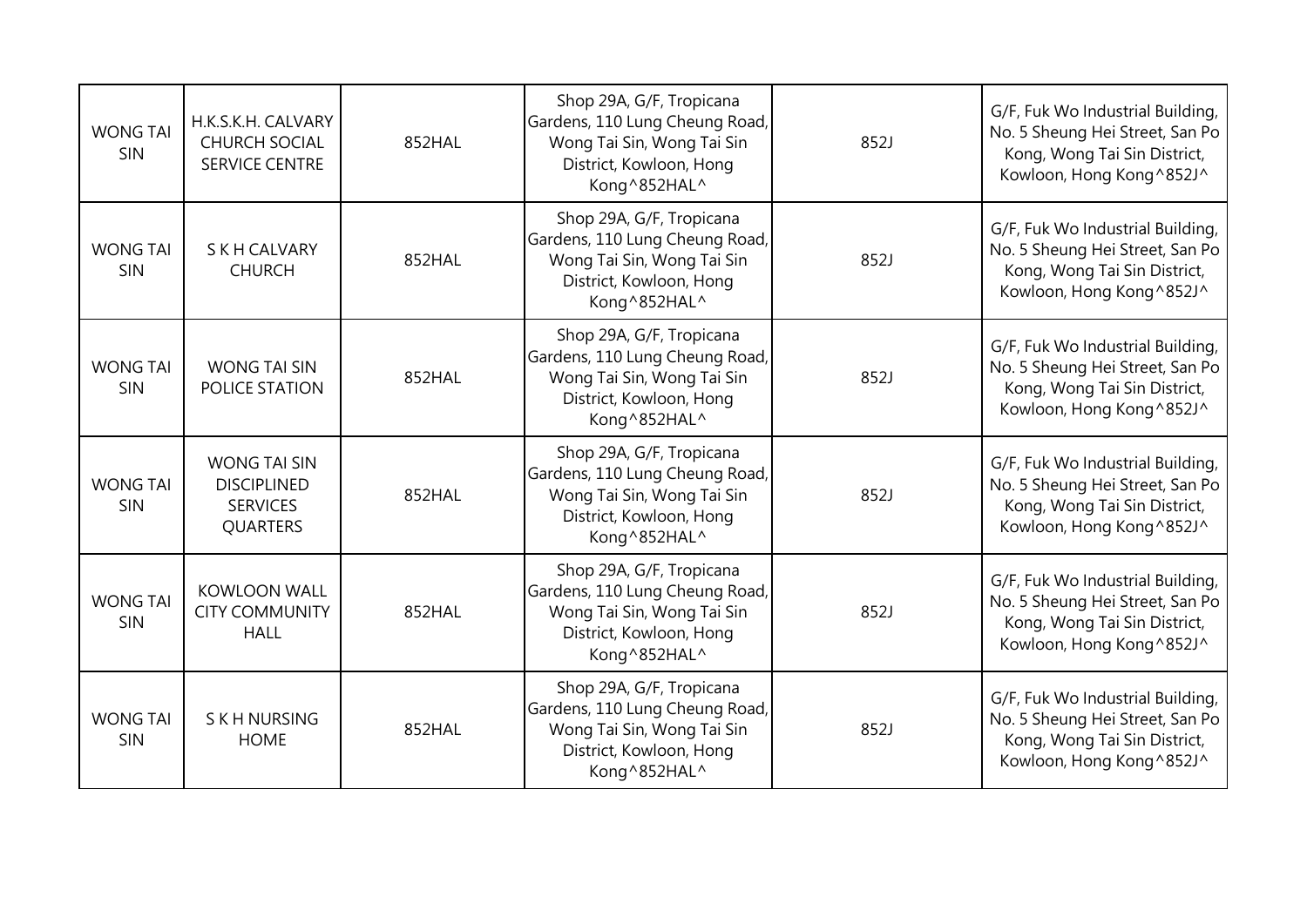| <b>WONG TAI</b><br><b>SIN</b> | <b>HKMLC SHEK ON</b><br><b>MEMORIAL</b><br>KINDERGARTEN | 852HAL | Shop 29A, G/F, Tropicana<br>Gardens, 110 Lung Cheung Road,<br>Wong Tai Sin, Wong Tai Sin<br>District, Kowloon, Hong<br>Kong^852HAL^                       | 852J   | G/F, Fuk Wo Industrial Building,<br>No. 5 Sheung Hei Street, San Po<br>Kong, Wong Tai Sin District,<br>Kowloon, Hong Kong^852J^     |
|-------------------------------|---------------------------------------------------------|--------|-----------------------------------------------------------------------------------------------------------------------------------------------------------|--------|-------------------------------------------------------------------------------------------------------------------------------------|
| <b>WONG TAI</b><br><b>SIN</b> | <b>CANOSSA PRIMARY</b><br>SCHOOL SAN PO<br><b>KONG</b>  | 852HAL | Shop 29A, G/F, Tropicana<br>Gardens, 110 Lung Cheung Road,<br>Wong Tai Sin, Wong Tai Sin<br>District, Kowloon, Hong<br>Kong^852HAL^                       | 852J   | G/F, Fuk Wo Industrial Building,<br>No. 5 Sheung Hei Street, San Po<br>Kong, Wong Tai Sin District,<br>Kowloon, Hong Kong^852J^     |
| <b>WONG TAI</b><br>SIN        | <b>LIONS RISE TOWER</b><br>2                            | 852HAL | Shop 29A, G/F, Tropicana<br>Gardens, 110 Lung Cheung Road,<br>Wong Tai Sin, Wong Tai Sin<br>District, Kowloon, Hong<br>Kong^852HAL^                       | 852J   | G/F, Fuk Wo Industrial Building,<br>No. 5 Sheung Hei Street, San Po<br>Kong, Wong Tai Sin District,<br>Kowloon, Hong Kong^852J^     |
| <b>WONG TAI</b><br>SIN        | <b>LIONS RISE MALL</b>                                  | 852HAL | Shop 29A, G/F, Tropicana<br>Gardens, 110 Lung Cheung Road,<br>Wong Tai Sin, Wong Tai Sin<br>District, Kowloon, Hong<br>Kong^852HAL^                       | 852J   | G/F, Fuk Wo Industrial Building,<br>No. 5 Sheung Hei Street, San Po<br>Kong, Wong Tai Sin District,<br>Kowloon, Hong Kong^852J^     |
| <b>WONG TAI</b><br><b>SIN</b> | <b>KWAI YUEN HOUSE</b>                                  | 852HCL | Shop S215A, 2/F, Chuk Yuen<br>Plaza, Chuk Yuen South Estate,<br>15 Chuk Yuen Road, Wong Tai<br>Sin, Wong Tai Sin District,<br>Kowloon, Hong Kong ^852HCL^ | 852HAL | Shop 29A, G/F, Tropicana<br>Gardens, 110 Lung Cheung<br>Road, Wong Tai Sin, Wong Tai<br>Sin District, Kowloon, Hong<br>Kong^852HAL^ |
| <b>WONG TAI</b><br><b>SIN</b> | <b>CHUI YUEN HOUSE</b>                                  | 852HCL | Shop S215A, 2/F, Chuk Yuen<br>Plaza, Chuk Yuen South Estate,<br>15 Chuk Yuen Road, Wong Tai<br>Sin, Wong Tai Sin District,<br>Kowloon, Hong Kong^852HCL^  | 852HAL | Shop 29A, G/F, Tropicana<br>Gardens, 110 Lung Cheung<br>Road, Wong Tai Sin, Wong Tai<br>Sin District, Kowloon, Hong<br>Kong^852HAL^ |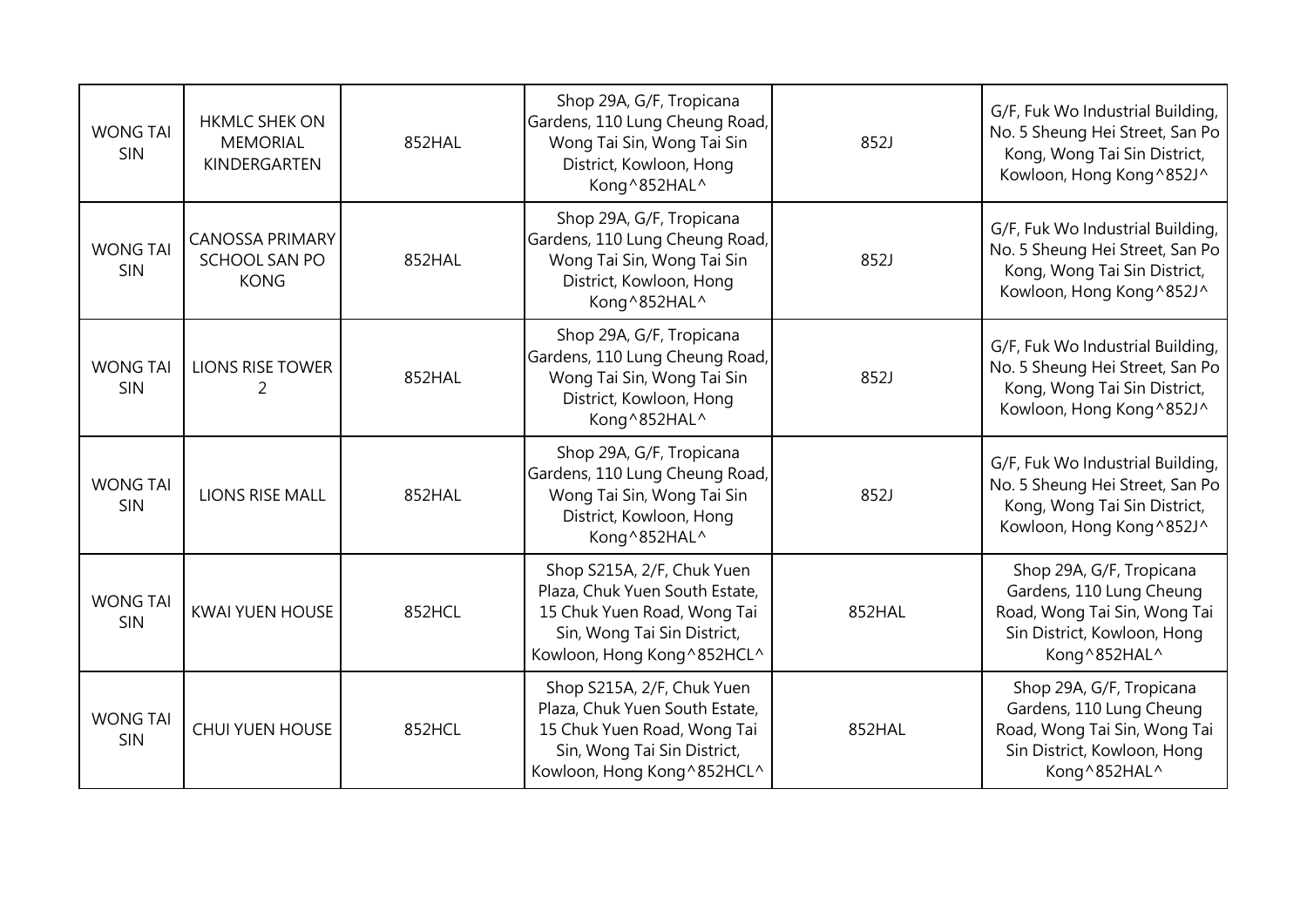| <b>WONG TAI</b><br>SIN | <b>NGA YUEN HOUSE</b>                                        | 852HCL | Shop S215A, 2/F, Chuk Yuen<br>Plaza, Chuk Yuen South Estate,<br>15 Chuk Yuen Road, Wong Tai<br>Sin, Wong Tai Sin District,<br>Kowloon, Hong Kong^852HCL^  | 852HAL | Shop 29A, G/F, Tropicana<br>Gardens, 110 Lung Cheung<br>Road, Wong Tai Sin, Wong Tai<br>Sin District, Kowloon, Hong<br>Kong^852HAL^ |
|------------------------|--------------------------------------------------------------|--------|-----------------------------------------------------------------------------------------------------------------------------------------------------------|--------|-------------------------------------------------------------------------------------------------------------------------------------|
| <b>WONG TAI</b><br>SIN | <b>LAI YUEN HOUSE</b>                                        | 852HCL | Shop S215A, 2/F, Chuk Yuen<br>Plaza, Chuk Yuen South Estate,<br>15 Chuk Yuen Road, Wong Tai<br>Sin, Wong Tai Sin District,<br>Kowloon, Hong Kong ^852HCL^ | 852HAL | Shop 29A, G/F, Tropicana<br>Gardens, 110 Lung Cheung<br>Road, Wong Tai Sin, Wong Tai<br>Sin District, Kowloon, Hong<br>Kong^852HAL^ |
| <b>WONG TAI</b><br>SIN | <b>CHUK YUEN ESTATE</b><br><b>COMMUNITY</b><br><b>CENTRE</b> | 852HCL | Shop S215A, 2/F, Chuk Yuen<br>Plaza, Chuk Yuen South Estate,<br>15 Chuk Yuen Road, Wong Tai<br>Sin, Wong Tai Sin District,<br>Kowloon, Hong Kong ^852HCL^ | 852HAL | Shop 29A, G/F, Tropicana<br>Gardens, 110 Lung Cheung<br>Road, Wong Tai Sin, Wong Tai<br>Sin District, Kowloon, Hong<br>Kong^852HAL^ |
| <b>WONG TAI</b><br>SIN | SAU YUEN HOUSE                                               | 852HCL | Shop S215A, 2/F, Chuk Yuen<br>Plaza, Chuk Yuen South Estate,<br>15 Chuk Yuen Road, Wong Tai<br>Sin, Wong Tai Sin District,<br>Kowloon, Hong Kong ^852HCL^ | 852HAL | Shop 29A, G/F, Tropicana<br>Gardens, 110 Lung Cheung<br>Road, Wong Tai Sin, Wong Tai<br>Sin District, Kowloon, Hong<br>Kong^852HAL^ |
| <b>WONG TAI</b><br>SIN | <b>CHUK YUEN</b><br><b>SHOPPING CENTRE</b>                   | 852HCL | Shop S215A, 2/F, Chuk Yuen<br>Plaza, Chuk Yuen South Estate,<br>15 Chuk Yuen Road, Wong Tai<br>Sin, Wong Tai Sin District,<br>Kowloon, Hong Kong ^852HCL^ | 852HAL | Shop 29A, G/F, Tropicana<br>Gardens, 110 Lung Cheung<br>Road, Wong Tai Sin, Wong Tai<br>Sin District, Kowloon, Hong<br>Kong^852HAL^ |
| <b>WONG TAI</b><br>SIN | <b>WAH YUEN HOUSE</b>                                        | 852HCL | Shop S215A, 2/F, Chuk Yuen<br>Plaza, Chuk Yuen South Estate,<br>15 Chuk Yuen Road, Wong Tai<br>Sin, Wong Tai Sin District,<br>Kowloon, Hong Kong^852HCL^  | 852HAL | Shop 29A, G/F, Tropicana<br>Gardens, 110 Lung Cheung<br>Road, Wong Tai Sin, Wong Tai<br>Sin District, Kowloon, Hong<br>Kong^852HAL^ |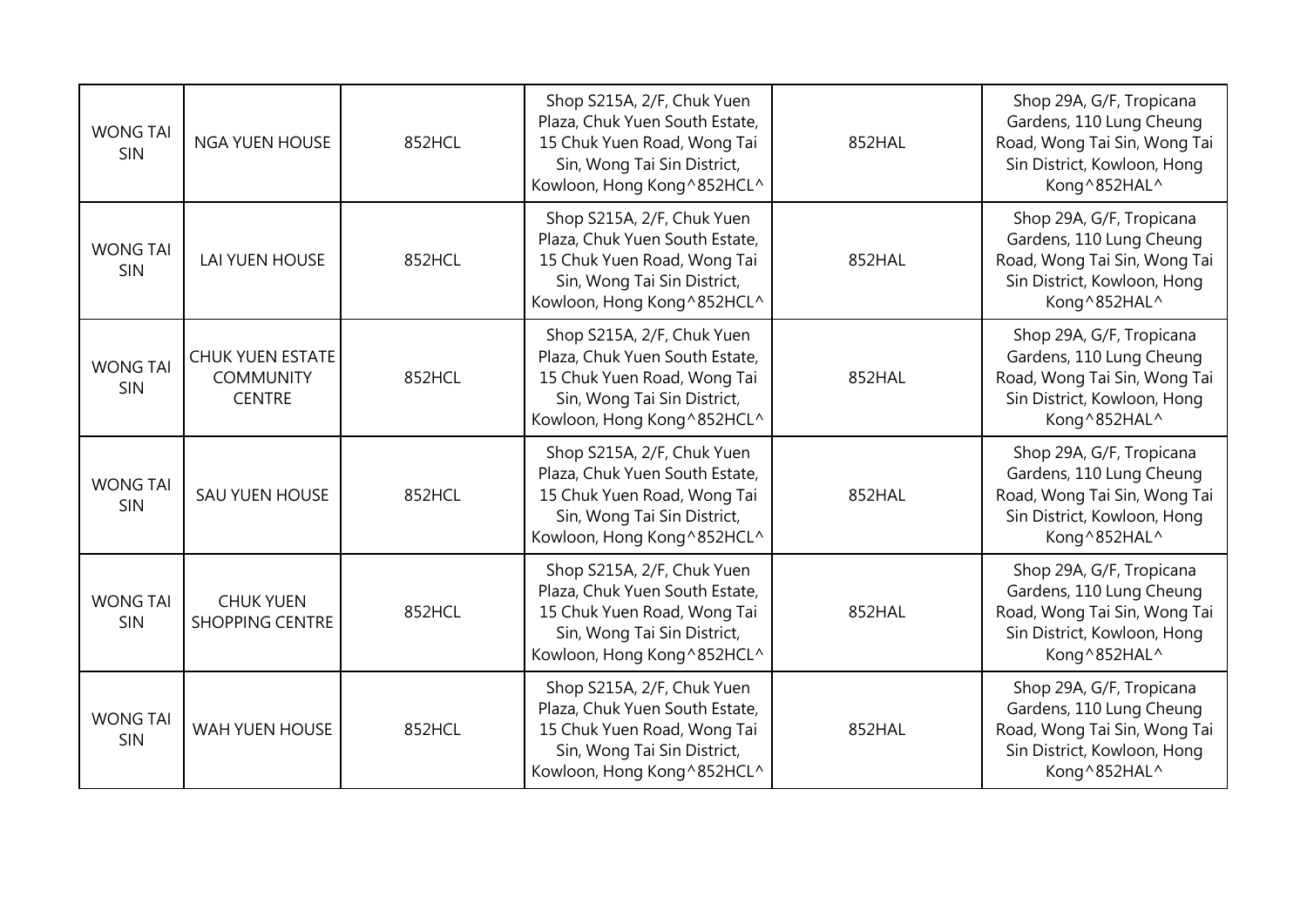| <b>WONG TAI</b><br>SIN | <b>CHUK YUEN SPORTS</b><br><b>CENTRE</b>                   | 852HCL | Shop S215A, 2/F, Chuk Yuen<br>Plaza, Chuk Yuen South Estate,<br>15 Chuk Yuen Road, Wong Tai<br>Sin, Wong Tai Sin District,<br>Kowloon, Hong Kong^852HCL^  | 852HAL | Shop 29A, G/F, Tropicana<br>Gardens, 110 Lung Cheung<br>Road, Wong Tai Sin, Wong Tai<br>Sin District, Kowloon, Hong<br>Kong^852HAL^ |
|------------------------|------------------------------------------------------------|--------|-----------------------------------------------------------------------------------------------------------------------------------------------------------|--------|-------------------------------------------------------------------------------------------------------------------------------------|
| <b>WONG TAI</b><br>SIN | <b>MUI YUEN HOUSE</b>                                      | 852HCL | Shop S215A, 2/F, Chuk Yuen<br>Plaza, Chuk Yuen South Estate,<br>15 Chuk Yuen Road, Wong Tai<br>Sin, Wong Tai Sin District,<br>Kowloon, Hong Kong^852HCL^  | 852HAL | Shop 29A, G/F, Tropicana<br>Gardens, 110 Lung Cheung<br>Road, Wong Tai Sin, Wong Tai<br>Sin District, Kowloon, Hong<br>Kong^852HAL^ |
| <b>WONG TAI</b><br>SIN | YING FUK COURT                                             | 852HCL | Shop S215A, 2/F, Chuk Yuen<br>Plaza, Chuk Yuen South Estate,<br>15 Chuk Yuen Road, Wong Tai<br>Sin, Wong Tai Sin District,<br>Kowloon, Hong Kong^852HCL^  | 852HAL | Shop 29A, G/F, Tropicana<br>Gardens, 110 Lung Cheung<br>Road, Wong Tai Sin, Wong Tai<br>Sin District, Kowloon, Hong<br>Kong^852HAL^ |
| <b>WONG TAI</b><br>SIN | <b>TAO YUEN HOUSE</b>                                      | 852HCL | Shop S215A, 2/F, Chuk Yuen<br>Plaza, Chuk Yuen South Estate,<br>15 Chuk Yuen Road, Wong Tai<br>Sin, Wong Tai Sin District,<br>Kowloon, Hong Kong ^852HCL^ | 852HAL | Shop 29A, G/F, Tropicana<br>Gardens, 110 Lung Cheung<br>Road, Wong Tai Sin, Wong Tai<br>Sin District, Kowloon, Hong<br>Kong^852HAL^ |
| <b>WONG TAI</b><br>SIN | CHUK YUEN NORTH<br><b>ESTATE TUNG YUEN</b><br><b>HOUSE</b> | 852HCL | Shop S215A, 2/F, Chuk Yuen<br>Plaza, Chuk Yuen South Estate,<br>15 Chuk Yuen Road, Wong Tai<br>Sin, Wong Tai Sin District,<br>Kowloon, Hong Kong^852HCL^  | 852HAL | Shop 29A, G/F, Tropicana<br>Gardens, 110 Lung Cheung<br>Road, Wong Tai Sin, Wong Tai<br>Sin District, Kowloon, Hong<br>Kong^852HAL^ |
| <b>WONG TAI</b><br>SIN | <b>CHEUNG YUEN</b><br><b>HOUSE</b>                         | 852HCL | Shop S215A, 2/F, Chuk Yuen<br>Plaza, Chuk Yuen South Estate,<br>15 Chuk Yuen Road, Wong Tai<br>Sin, Wong Tai Sin District,<br>Kowloon, Hong Kong^852HCL^  | 852HAL | Shop 29A, G/F, Tropicana<br>Gardens, 110 Lung Cheung<br>Road, Wong Tai Sin, Wong Tai<br>Sin District, Kowloon, Hong<br>Kong^852HAL^ |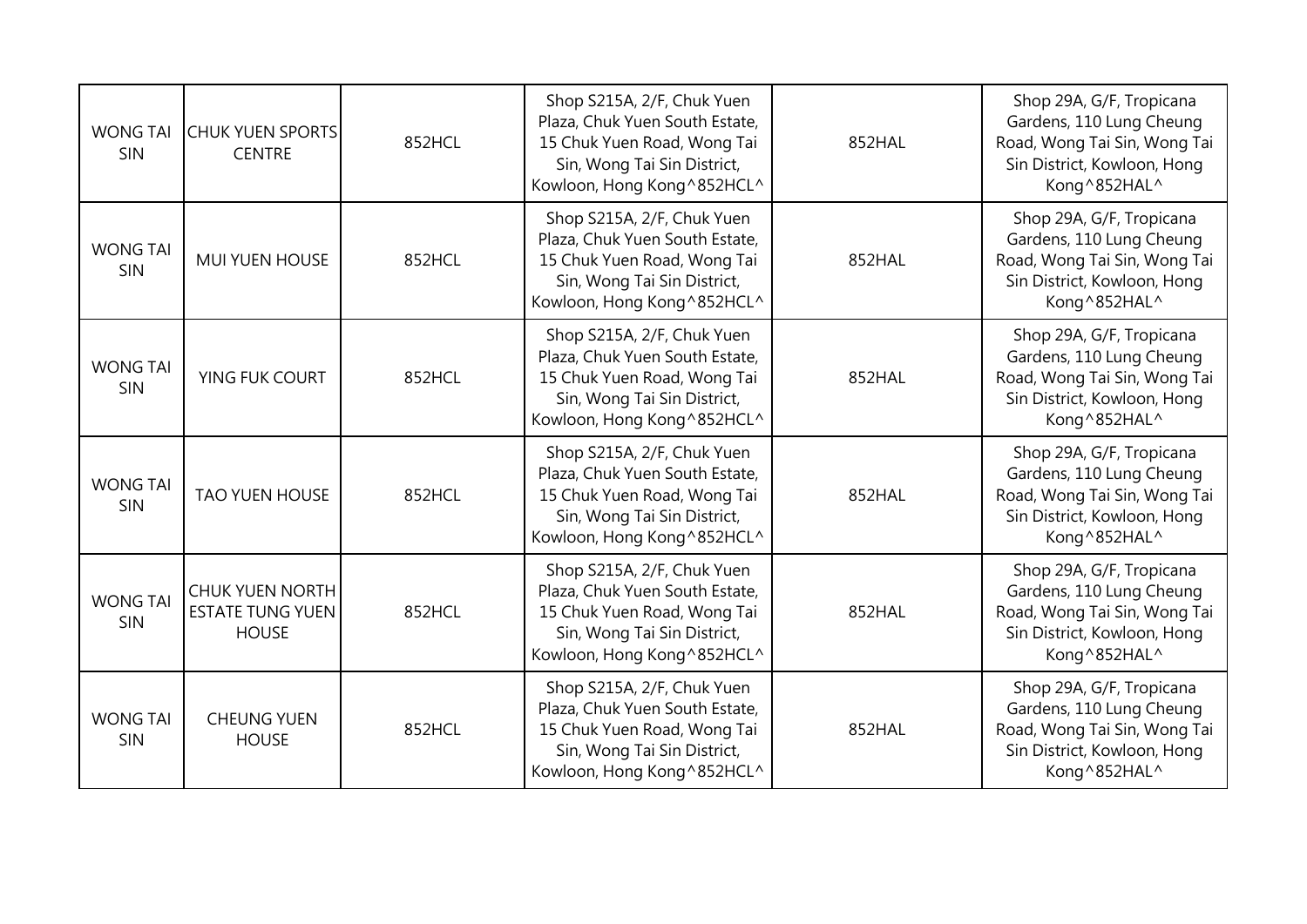| <b>WONG TAI</b><br>SIN        | YUNG YUEN HOUSE                   | 852HCL | Shop S215A, 2/F, Chuk Yuen<br>Plaza, Chuk Yuen South Estate,<br>15 Chuk Yuen Road, Wong Tai<br>Sin, Wong Tai Sin District,<br>Kowloon, Hong Kong^852HCL^  | 852HAL | Shop 29A, G/F, Tropicana<br>Gardens, 110 Lung Cheung<br>Road, Wong Tai Sin, Wong Tai<br>Sin District, Kowloon, Hong<br>Kong^852HAL^ |
|-------------------------------|-----------------------------------|--------|-----------------------------------------------------------------------------------------------------------------------------------------------------------|--------|-------------------------------------------------------------------------------------------------------------------------------------|
| <b>WONG TAI</b><br><b>SIN</b> | WAI YUEN HOUSE                    | 852HCL | Shop S215A, 2/F, Chuk Yuen<br>Plaza, Chuk Yuen South Estate,<br>15 Chuk Yuen Road, Wong Tai<br>Sin, Wong Tai Sin District,<br>Kowloon, Hong Kong^852HCL^  | 852HAL | Shop 29A, G/F, Tropicana<br>Gardens, 110 Lung Cheung<br>Road, Wong Tai Sin, Wong Tai<br>Sin District, Kowloon, Hong<br>Kong^852HAL^ |
| <b>WONG TAI</b><br>SIN        | <b>PAK YUEN HOUSE</b>             | 852HCL | Shop S215A, 2/F, Chuk Yuen<br>Plaza, Chuk Yuen South Estate,<br>15 Chuk Yuen Road, Wong Tai<br>Sin, Wong Tai Sin District,<br>Kowloon, Hong Kong^852HCL^  | 852HAL | Shop 29A, G/F, Tropicana<br>Gardens, 110 Lung Cheung<br>Road, Wong Tai Sin, Wong Tai<br>Sin District, Kowloon, Hong<br>Kong^852HAL^ |
| <b>WONG TAI</b><br>SIN        | <b>CHUNG YUEN</b><br><b>HOUSE</b> | 852HCL | Shop S215A, 2/F, Chuk Yuen<br>Plaza, Chuk Yuen South Estate,<br>15 Chuk Yuen Road, Wong Tai<br>Sin, Wong Tai Sin District,<br>Kowloon, Hong Kong ^852HCL^ | 852HAL | Shop 29A, G/F, Tropicana<br>Gardens, 110 Lung Cheung<br>Road, Wong Tai Sin, Wong Tai<br>Sin District, Kowloon, Hong<br>Kong^852HAL^ |
| <b>WONG TAI</b><br>SIN        | <b>WING YUEN HOUSE</b>            | 852HCL | Shop S215A, 2/F, Chuk Yuen<br>Plaza, Chuk Yuen South Estate,<br>15 Chuk Yuen Road, Wong Tai<br>Sin, Wong Tai Sin District,<br>Kowloon, Hong Kong ^852HCL^ | 852HAL | Shop 29A, G/F, Tropicana<br>Gardens, 110 Lung Cheung<br>Road, Wong Tai Sin, Wong Tai<br>Sin District, Kowloon, Hong<br>Kong^852HAL^ |
| <b>WONG TAI</b><br>SIN        | FU YUEN HOUSE                     | 852HCL | Shop S215A, 2/F, Chuk Yuen<br>Plaza, Chuk Yuen South Estate,<br>15 Chuk Yuen Road, Wong Tai<br>Sin, Wong Tai Sin District,<br>Kowloon, Hong Kong^852HCL^  | 852HAL | Shop 29A, G/F, Tropicana<br>Gardens, 110 Lung Cheung<br>Road, Wong Tai Sin, Wong Tai<br>Sin District, Kowloon, Hong<br>Kong^852HAL^ |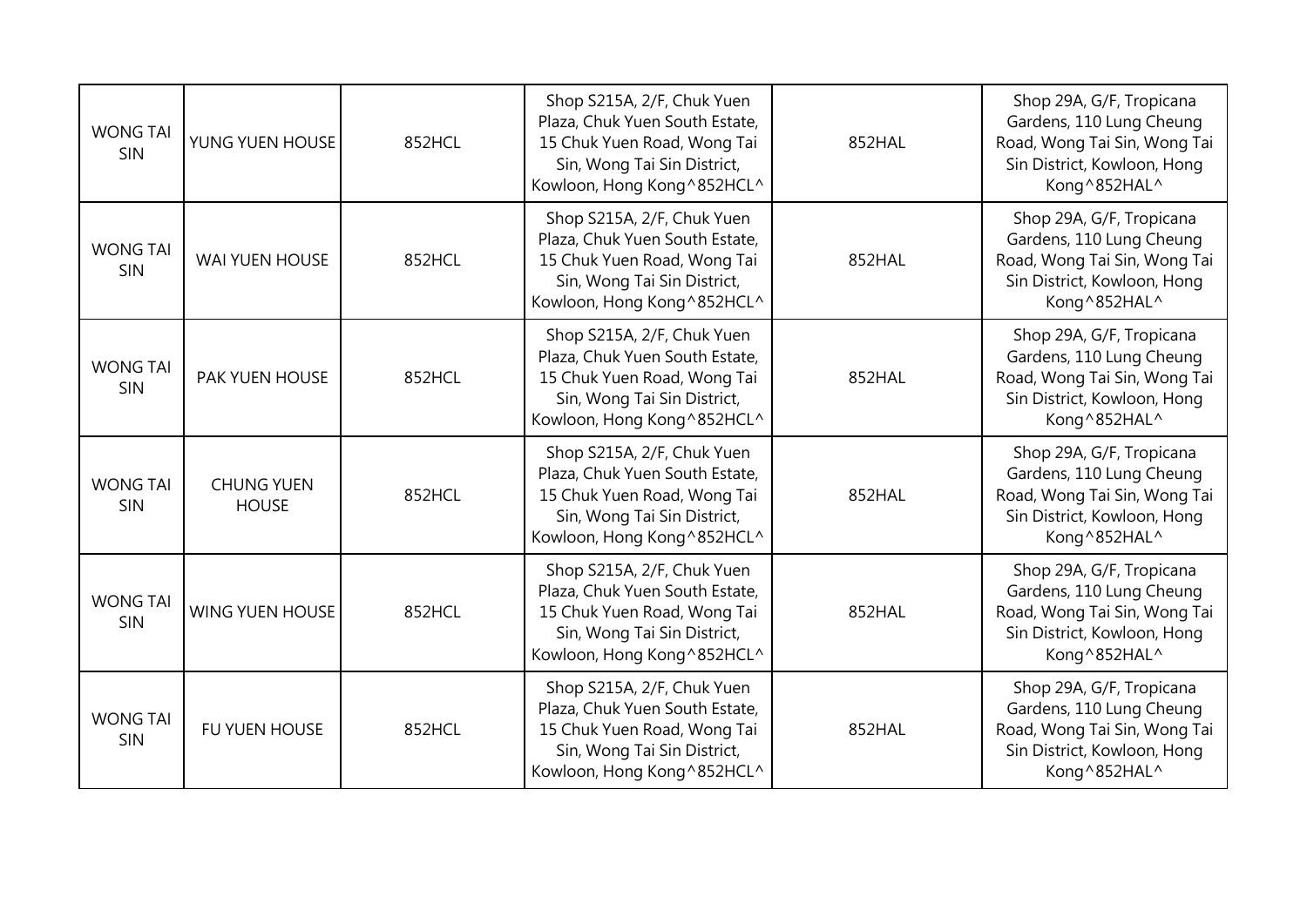| <b>WONG TAI</b><br>SIN        | <b>BAPTIST RAINBOW</b><br>PRIMARY SCHOOL  | 852HCL | Shop S215A, 2/F, Chuk Yuen<br>Plaza, Chuk Yuen South Estate,<br>15 Chuk Yuen Road, Wong Tai<br>Sin, Wong Tai Sin District,<br>Kowloon, Hong Kong ^852HCL^ | 852HAL | Shop 29A, G/F, Tropicana<br>Gardens, 110 Lung Cheung<br>Road, Wong Tai Sin, Wong Tai<br>Sin District, Kowloon, Hong<br>Kong^852HAL^ |
|-------------------------------|-------------------------------------------|--------|-----------------------------------------------------------------------------------------------------------------------------------------------------------|--------|-------------------------------------------------------------------------------------------------------------------------------------|
| <b>WONG TAI</b><br>SIN        | <b>TSUI CHUK GARDEN</b><br><b>BLOCK4</b>  | 852HCL | Shop S215A, 2/F, Chuk Yuen<br>Plaza, Chuk Yuen South Estate,<br>15 Chuk Yuen Road, Wong Tai<br>Sin, Wong Tai Sin District,<br>Kowloon, Hong Kong ^852HCL^ | 852HAL | Shop 29A, G/F, Tropicana<br>Gardens, 110 Lung Cheung<br>Road, Wong Tai Sin, Wong Tai<br>Sin District, Kowloon, Hong<br>Kong^852HAL^ |
| <b>WONG TAI</b><br>SIN        | <b>TSUI CHUK GARDEN</b><br><b>BLOCK 6</b> | 852HCL | Shop S215A, 2/F, Chuk Yuen<br>Plaza, Chuk Yuen South Estate,<br>15 Chuk Yuen Road, Wong Tai<br>Sin, Wong Tai Sin District,<br>Kowloon, Hong Kong^852HCL^  | 852HAL | Shop 29A, G/F, Tropicana<br>Gardens, 110 Lung Cheung<br>Road, Wong Tai Sin, Wong Tai<br>Sin District, Kowloon, Hong<br>Kong^852HAL^ |
| <b>WONG TAI</b><br>SIN        | <b>TSUI CHUK GARDEN</b><br><b>BLOCK 5</b> | 852HCL | Shop S215A, 2/F, Chuk Yuen<br>Plaza, Chuk Yuen South Estate,<br>15 Chuk Yuen Road, Wong Tai<br>Sin, Wong Tai Sin District,<br>Kowloon, Hong Kong^852HCL^  | 852HAL | Shop 29A, G/F, Tropicana<br>Gardens, 110 Lung Cheung<br>Road, Wong Tai Sin, Wong Tai<br>Sin District, Kowloon, Hong<br>Kong^852HAL^ |
| <b>WONG TAI</b><br>SIN        | <b>TSUI CHUK GARDEN</b><br><b>BLOCK7</b>  | 852HCL | Shop S215A, 2/F, Chuk Yuen<br>Plaza, Chuk Yuen South Estate,<br>15 Chuk Yuen Road, Wong Tai<br>Sin, Wong Tai Sin District,<br>Kowloon, Hong Kong^852HCL^  | 852HAL | Shop 29A, G/F, Tropicana<br>Gardens, 110 Lung Cheung<br>Road, Wong Tai Sin, Wong Tai<br>Sin District, Kowloon, Hong<br>Kong^852HAL^ |
| <b>WONG TAI</b><br><b>SIN</b> | <b>TSUI CHUK GARDEN</b><br><b>BLOCK 8</b> | 852HCL | Shop S215A, 2/F, Chuk Yuen<br>Plaza, Chuk Yuen South Estate,<br>15 Chuk Yuen Road, Wong Tai<br>Sin, Wong Tai Sin District,<br>Kowloon, Hong Kong^852HCL^  | 852HAL | Shop 29A, G/F, Tropicana<br>Gardens, 110 Lung Cheung<br>Road, Wong Tai Sin, Wong Tai<br>Sin District, Kowloon, Hong<br>Kong^852HAL^ |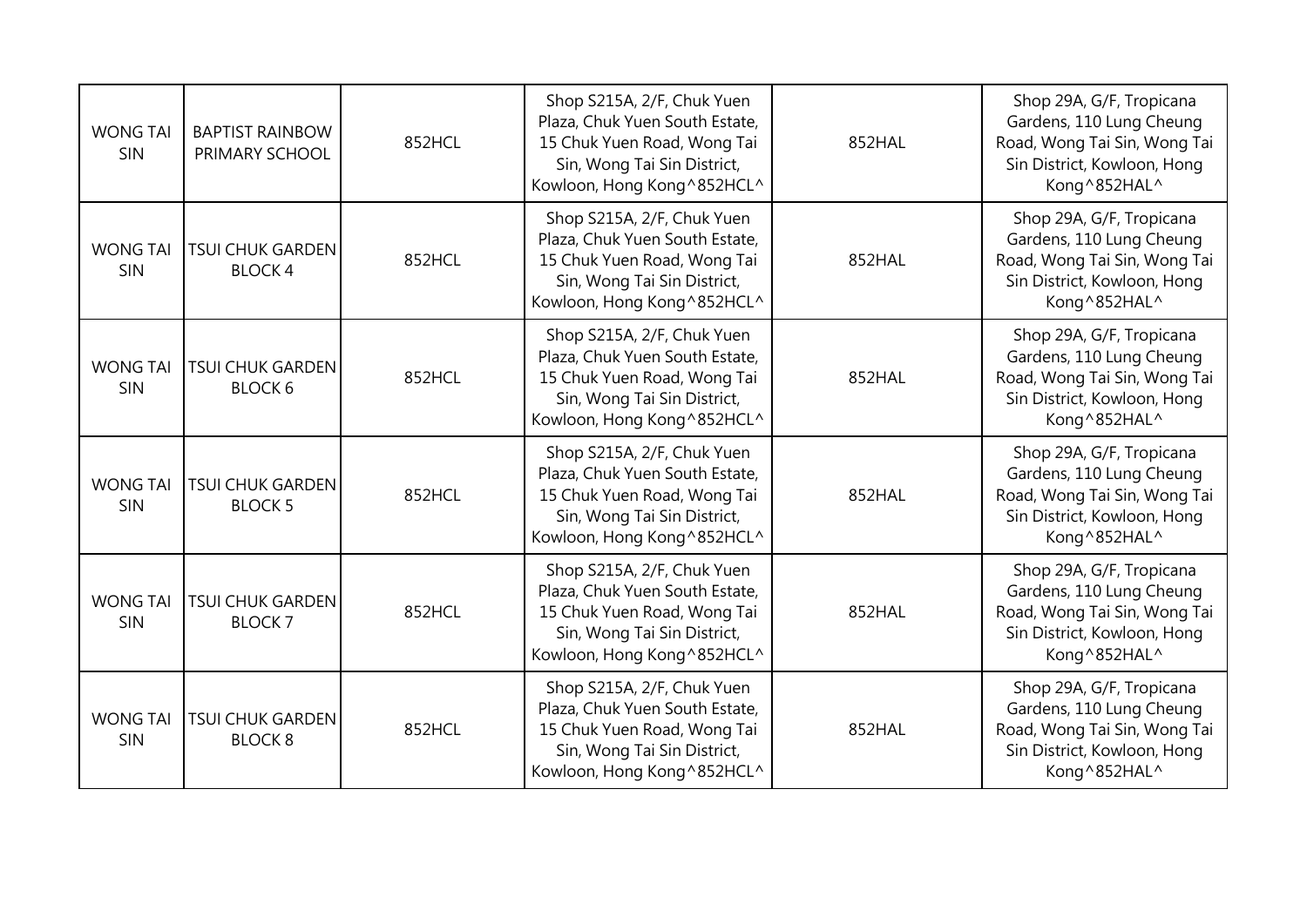| <b>WONG TAI</b><br>SIN | <b>TSUI CHUK GARDEN</b><br><b>BLOCK 9</b>  | 852HCL | Shop S215A, 2/F, Chuk Yuen<br>Plaza, Chuk Yuen South Estate,<br>15 Chuk Yuen Road, Wong Tai<br>Sin, Wong Tai Sin District,<br>Kowloon, Hong Kong ^852HCL^ | 852HAL | Shop 29A, G/F, Tropicana<br>Gardens, 110 Lung Cheung<br>Road, Wong Tai Sin, Wong Tai<br>Sin District, Kowloon, Hong<br>Kong^852HAL^ |
|------------------------|--------------------------------------------|--------|-----------------------------------------------------------------------------------------------------------------------------------------------------------|--------|-------------------------------------------------------------------------------------------------------------------------------------|
| <b>WONG TA</b><br>SIN  | <b>TSUI CHUK GARDEN</b><br><b>BLOCK 10</b> | 852HCL | Shop S215A, 2/F, Chuk Yuen<br>Plaza, Chuk Yuen South Estate,<br>15 Chuk Yuen Road, Wong Tai<br>Sin, Wong Tai Sin District,<br>Kowloon, Hong Kong ^852HCL^ | 852HAL | Shop 29A, G/F, Tropicana<br>Gardens, 110 Lung Cheung<br>Road, Wong Tai Sin, Wong Tai<br>Sin District, Kowloon, Hong<br>Kong^852HAL^ |
| <b>WONG TA</b><br>SIN  | <b>TSUI CHUK GARDEN</b><br><b>BLOCK 11</b> | 852HCL | Shop S215A, 2/F, Chuk Yuen<br>Plaza, Chuk Yuen South Estate,<br>15 Chuk Yuen Road, Wong Tai<br>Sin, Wong Tai Sin District,<br>Kowloon, Hong Kong ^852HCL^ | 852HAL | Shop 29A, G/F, Tropicana<br>Gardens, 110 Lung Cheung<br>Road, Wong Tai Sin, Wong Tai<br>Sin District, Kowloon, Hong<br>Kong^852HAL^ |
| <b>WONG TA</b><br>SIN  | <b>TSUI CHUK GARDEN</b><br><b>BLOCK 12</b> | 852HCL | Shop S215A, 2/F, Chuk Yuen<br>Plaza, Chuk Yuen South Estate,<br>15 Chuk Yuen Road, Wong Tai<br>Sin, Wong Tai Sin District,<br>Kowloon, Hong Kong ^852HCL^ | 852HAL | Shop 29A, G/F, Tropicana<br>Gardens, 110 Lung Cheung<br>Road, Wong Tai Sin, Wong Tai<br>Sin District, Kowloon, Hong<br>Kong^852HAL^ |
| <b>WONG TAI</b><br>SIN | <b>TSUI CHUK GARDEN</b><br><b>BLOCK3</b>   | 852HCL | Shop S215A, 2/F, Chuk Yuen<br>Plaza, Chuk Yuen South Estate,<br>15 Chuk Yuen Road, Wong Tai<br>Sin, Wong Tai Sin District,<br>Kowloon, Hong Kong ^852HCL^ | 852HAL | Shop 29A, G/F, Tropicana<br>Gardens, 110 Lung Cheung<br>Road, Wong Tai Sin, Wong Tai<br>Sin District, Kowloon, Hong<br>Kong^852HAL^ |
| <b>WONG TAI</b><br>SIN | <b>TSUI CHUK GARDEN</b><br><b>BLOCK 2</b>  | 852HCL | Shop S215A, 2/F, Chuk Yuen<br>Plaza, Chuk Yuen South Estate,<br>15 Chuk Yuen Road, Wong Tai<br>Sin, Wong Tai Sin District,<br>Kowloon, Hong Kong^852HCL^  | 852HAL | Shop 29A, G/F, Tropicana<br>Gardens, 110 Lung Cheung<br>Road, Wong Tai Sin, Wong Tai<br>Sin District, Kowloon, Hong<br>Kong^852HAL^ |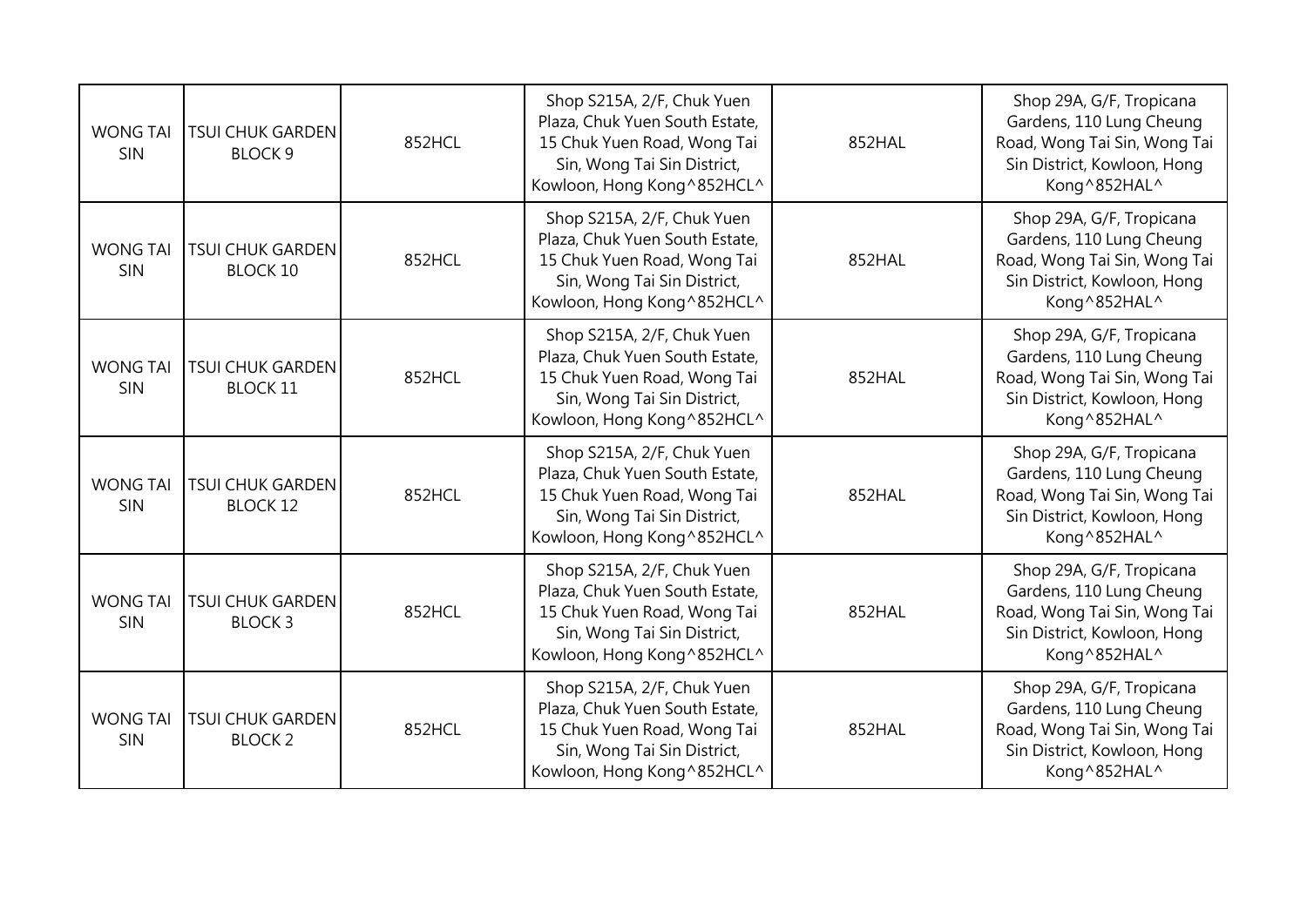| <b>WONG TAI</b><br>SIN | <b>TSUI CHUK GARDEN</b><br><b>BLOCK1</b>             | 852HCL | Shop S215A, 2/F, Chuk Yuen<br>Plaza, Chuk Yuen South Estate,<br>15 Chuk Yuen Road, Wong Tai<br>Sin, Wong Tai Sin District,<br>Kowloon, Hong Kong^852HCL^  | 852HAL | Shop 29A, G/F, Tropicana<br>Gardens, 110 Lung Cheung<br>Road, Wong Tai Sin, Wong Tai<br>Sin District, Kowloon, Hong<br>Kong^852HAL^ |
|------------------------|------------------------------------------------------|--------|-----------------------------------------------------------------------------------------------------------------------------------------------------------|--------|-------------------------------------------------------------------------------------------------------------------------------------|
| <b>WONG TAI</b><br>SIN | <b>TSUI CHUK GARDEN</b><br><b>BLOCK 13</b>           | 852HCL | Shop S215A, 2/F, Chuk Yuen<br>Plaza, Chuk Yuen South Estate,<br>15 Chuk Yuen Road, Wong Tai<br>Sin, Wong Tai Sin District,<br>Kowloon, Hong Kong ^852HCL^ | 852HAL | Shop 29A, G/F, Tropicana<br>Gardens, 110 Lung Cheung<br>Road, Wong Tai Sin, Wong Tai<br>Sin District, Kowloon, Hong<br>Kong^852HAL^ |
| <b>WONG TAI</b><br>SIN | <b>TSUI CHUK GARDEN</b><br><b>BLOCK 14</b>           | 852HCL | Shop S215A, 2/F, Chuk Yuen<br>Plaza, Chuk Yuen South Estate,<br>15 Chuk Yuen Road, Wong Tai<br>Sin, Wong Tai Sin District,<br>Kowloon, Hong Kong^852HCL^  | 852HAL | Shop 29A, G/F, Tropicana<br>Gardens, 110 Lung Cheung<br>Road, Wong Tai Sin, Wong Tai<br>Sin District, Kowloon, Hong<br>Kong^852HAL^ |
| <b>WONG TAI</b><br>SIN | <b>CARBO ANGLO</b><br><b>CHINESE</b><br>KINDERGARTEN | 852HCL | Shop S215A, 2/F, Chuk Yuen<br>Plaza, Chuk Yuen South Estate,<br>15 Chuk Yuen Road, Wong Tai<br>Sin, Wong Tai Sin District,<br>Kowloon, Hong Kong ^852HCL^ | 852HAL | Shop 29A, G/F, Tropicana<br>Gardens, 110 Lung Cheung<br>Road, Wong Tai Sin, Wong Tai<br>Sin District, Kowloon, Hong<br>Kong^852HAL^ |
| <b>WONG TAI</b><br>SIN | <b>TSUI CHUK</b><br><b>SHOPPING CENTRE</b>           | 852HCL | Shop S215A, 2/F, Chuk Yuen<br>Plaza, Chuk Yuen South Estate,<br>15 Chuk Yuen Road, Wong Tai<br>Sin, Wong Tai Sin District,<br>Kowloon, Hong Kong ^852HCL^ | 852HAL | Shop 29A, G/F, Tropicana<br>Gardens, 110 Lung Cheung<br>Road, Wong Tai Sin, Wong Tai<br>Sin District, Kowloon, Hong<br>Kong^852HAL^ |
| <b>WONG TAI</b><br>SIN | <b>PANG CHING</b><br><b>COURT</b>                    | 852HCL | Shop S215A, 2/F, Chuk Yuen<br>Plaza, Chuk Yuen South Estate,<br>15 Chuk Yuen Road, Wong Tai<br>Sin, Wong Tai Sin District,<br>Kowloon, Hong Kong^852HCL^  | 852HAL | Shop 29A, G/F, Tropicana<br>Gardens, 110 Lung Cheung<br>Road, Wong Tai Sin, Wong Tai<br>Sin District, Kowloon, Hong<br>Kong^852HAL^ |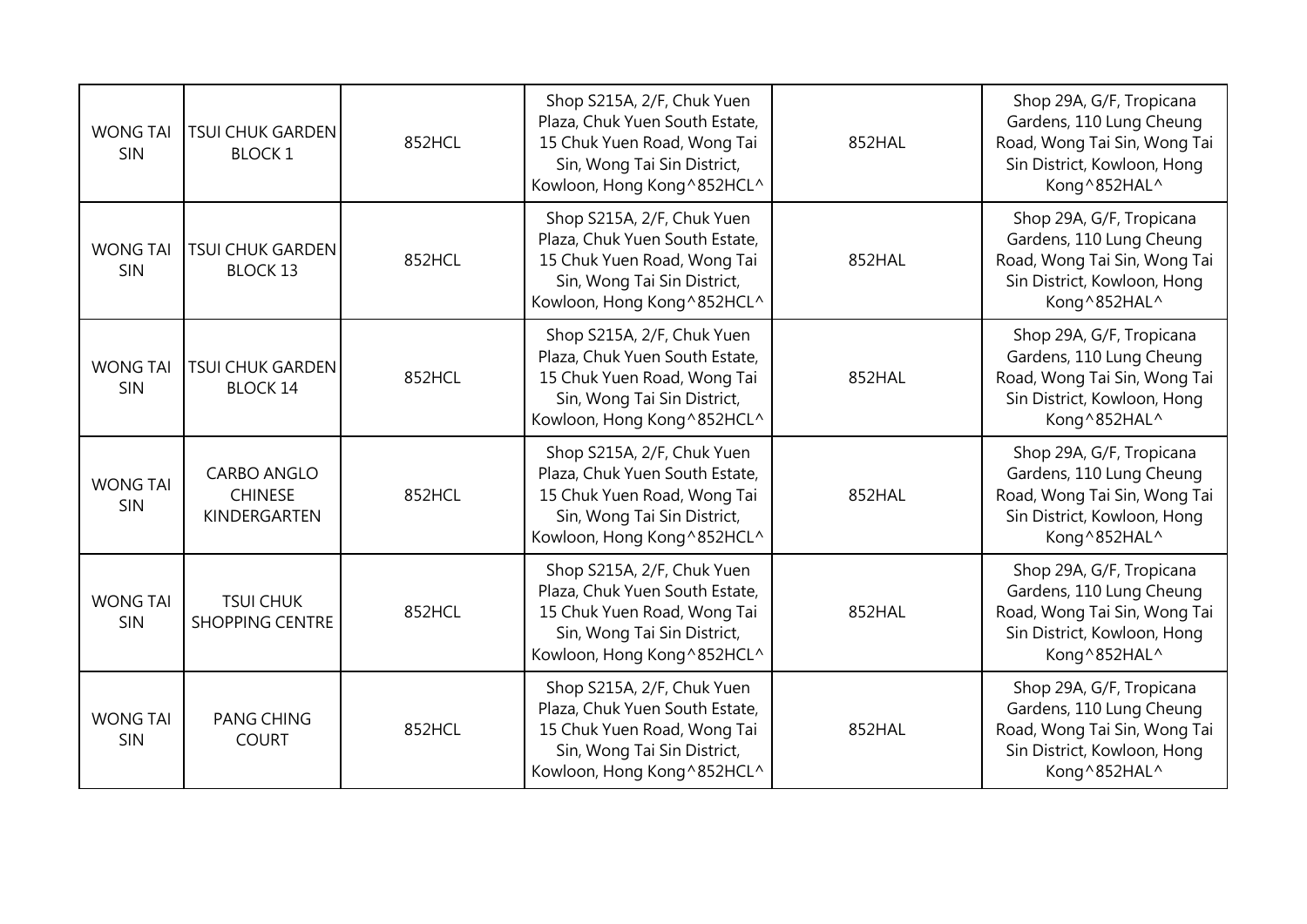| <b>WONG TAI</b><br>SIN        | MA CHAI HANG<br>PLAYGROUND       | 852HCL | Shop S215A, 2/F, Chuk Yuen<br>Plaza, Chuk Yuen South Estate,<br>15 Chuk Yuen Road, Wong Tai<br>Sin, Wong Tai Sin District,<br>Kowloon, Hong Kong ^852HCL^ | 852HAL | Shop 29A, G/F, Tropicana<br>Gardens, 110 Lung Cheung<br>Road, Wong Tai Sin, Wong Tai<br>Sin District, Kowloon, Hong<br>Kong^852HAL^ |
|-------------------------------|----------------------------------|--------|-----------------------------------------------------------------------------------------------------------------------------------------------------------|--------|-------------------------------------------------------------------------------------------------------------------------------------|
| <b>WONG TAI</b><br>SIN        | <b>WANG YUEN</b><br><b>COURT</b> | 852HCL | Shop S215A, 2/F, Chuk Yuen<br>Plaza, Chuk Yuen South Estate,<br>15 Chuk Yuen Road, Wong Tai<br>Sin, Wong Tai Sin District,<br>Kowloon, Hong Kong ^852HCL^ | 852HAL | Shop 29A, G/F, Tropicana<br>Gardens, 110 Lung Cheung<br>Road, Wong Tai Sin, Wong Tai<br>Sin District, Kowloon, Hong<br>Kong^852HAL^ |
| <b>WONG TAI</b><br>SIN        | <b>WANG KING COURT</b>           | 852HCL | Shop S215A, 2/F, Chuk Yuen<br>Plaza, Chuk Yuen South Estate,<br>15 Chuk Yuen Road, Wong Tai<br>Sin, Wong Tai Sin District,<br>Kowloon, Hong Kong ^852HCL^ | 852HAL | Shop 29A, G/F, Tropicana<br>Gardens, 110 Lung Cheung<br>Road, Wong Tai Sin, Wong Tai<br>Sin District, Kowloon, Hong<br>Kong^852HAL^ |
| <b>WONG TAI</b><br><b>SIN</b> | <b>WANG MEI COURT</b>            | 852HCL | Shop S215A, 2/F, Chuk Yuen<br>Plaza, Chuk Yuen South Estate,<br>15 Chuk Yuen Road, Wong Tai<br>Sin, Wong Tai Sin District,<br>Kowloon, Hong Kong ^852HCL^ | 852HAL | Shop 29A, G/F, Tropicana<br>Gardens, 110 Lung Cheung<br>Road, Wong Tai Sin, Wong Tai<br>Sin District, Kowloon, Hong<br>Kong^852HAL^ |
| <b>WONG TAI</b><br><b>SIN</b> | CHUN ON HOUSE                    | 852HCL | Shop S215A, 2/F, Chuk Yuen<br>Plaza, Chuk Yuen South Estate,<br>15 Chuk Yuen Road, Wong Tai<br>Sin, Wong Tai Sin District,<br>Kowloon, Hong Kong ^852HCL^ | 852HAL | Shop 29A, G/F, Tropicana<br>Gardens, 110 Lung Cheung<br>Road, Wong Tai Sin, Wong Tai<br>Sin District, Kowloon, Hong<br>Kong^852HAL^ |
| <b>WONG TAI</b><br><b>SIN</b> | <b>CHUN FEI HOUSE</b>            | 852HCL | Shop S215A, 2/F, Chuk Yuen<br>Plaza, Chuk Yuen South Estate,<br>15 Chuk Yuen Road, Wong Tai<br>Sin, Wong Tai Sin District,<br>Kowloon, Hong Kong^852HCL^  | 852HAL | Shop 29A, G/F, Tropicana<br>Gardens, 110 Lung Cheung<br>Road, Wong Tai Sin, Wong Tai<br>Sin District, Kowloon, Hong<br>Kong^852HAL^ |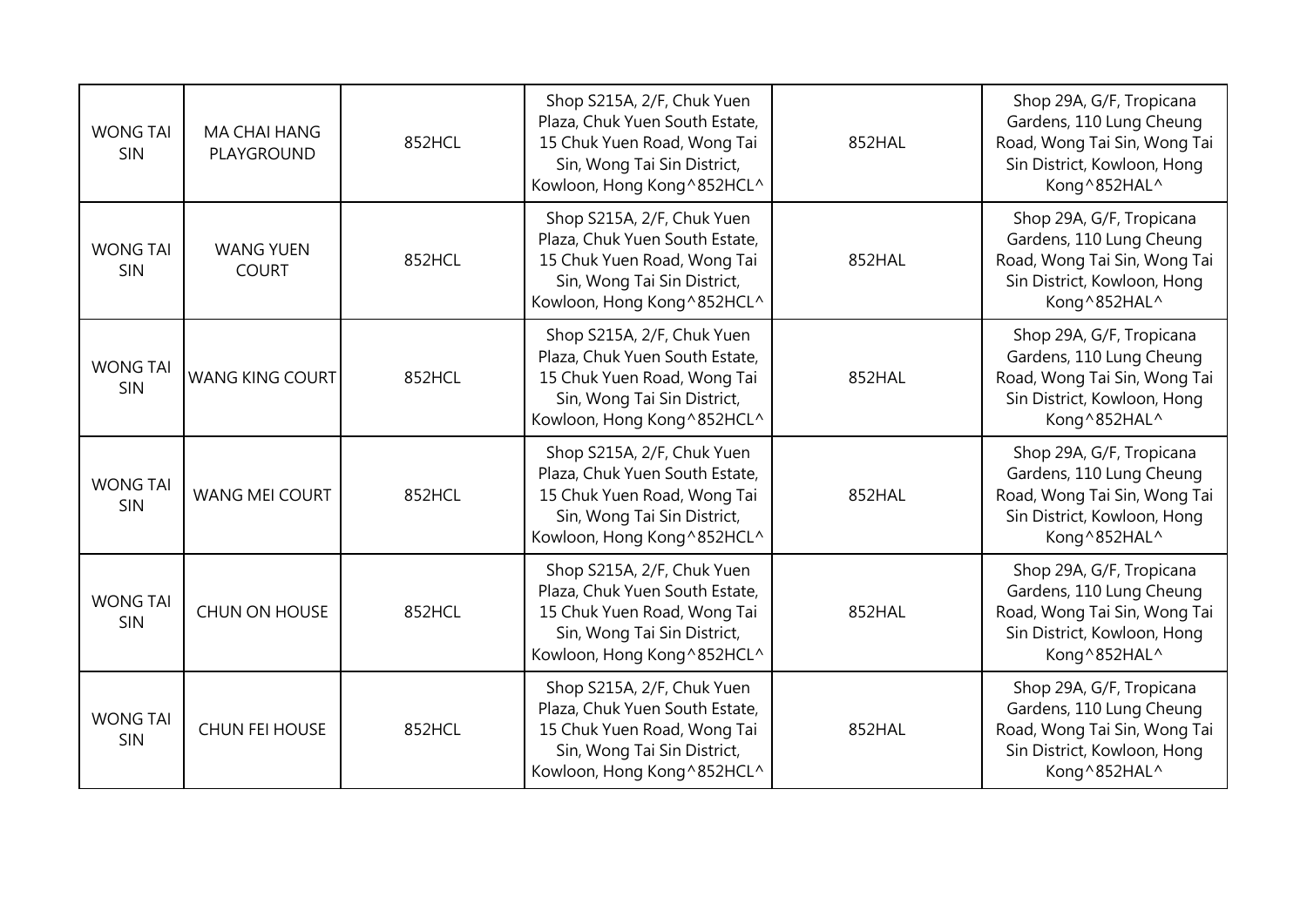| <b>WONG TAI</b><br>SIN        | <b>CHUN WAI HOUSE</b>                                            | 852HCL | Shop S215A, 2/F, Chuk Yuen<br>Plaza, Chuk Yuen South Estate,<br>15 Chuk Yuen Road, Wong Tai<br>Sin, Wong Tai Sin District,<br>Kowloon, Hong Kong ^852HCL^ | 852HAL | Shop 29A, G/F, Tropicana<br>Gardens, 110 Lung Cheung<br>Road, Wong Tai Sin, Wong Tai<br>Sin District, Kowloon, Hong<br>Kong^852HAL^ |
|-------------------------------|------------------------------------------------------------------|--------|-----------------------------------------------------------------------------------------------------------------------------------------------------------|--------|-------------------------------------------------------------------------------------------------------------------------------------|
| <b>WONG TAI</b><br><b>SIN</b> | <b>CHUN SING HOUSE</b>                                           | 852HCL | Shop S215A, 2/F, Chuk Yuen<br>Plaza, Chuk Yuen South Estate,<br>15 Chuk Yuen Road, Wong Tai<br>Sin, Wong Tai Sin District,<br>Kowloon, Hong Kong^852HCL^  | 852HAL | Shop 29A, G/F, Tropicana<br>Gardens, 110 Lung Cheung<br>Road, Wong Tai Sin, Wong Tai<br>Sin District, Kowloon, Hong<br>Kong^852HAL^ |
| <b>WONG TAI</b><br>SIN        | PRICE MEMORIAL<br><b>CATHOLIC PRIMARY</b><br><b>SCHOOL AM PM</b> | 852HCL | Shop S215A, 2/F, Chuk Yuen<br>Plaza, Chuk Yuen South Estate,<br>15 Chuk Yuen Road, Wong Tai<br>Sin, Wong Tai Sin District,<br>Kowloon, Hong Kong ^852HCL^ | 852HAL | Shop 29A, G/F, Tropicana<br>Gardens, 110 Lung Cheung<br>Road, Wong Tai Sin, Wong Tai<br>Sin District, Kowloon, Hong<br>Kong^852HAL^ |
| <b>WONG TAI</b><br>SIN        | <b>CHUN HONG</b><br><b>HOUSE</b>                                 | 852HCL | Shop S215A, 2/F, Chuk Yuen<br>Plaza, Chuk Yuen South Estate,<br>15 Chuk Yuen Road, Wong Tai<br>Sin, Wong Tai Sin District,<br>Kowloon, Hong Kong^852HCL^  | 852HAL | Shop 29A, G/F, Tropicana<br>Gardens, 110 Lung Cheung<br>Road, Wong Tai Sin, Wong Tai<br>Sin District, Kowloon, Hong<br>Kong^852HAL^ |
| <b>WONG TAI</b><br>SIN        | TIN MA COURT<br>COMMERCIAL<br><b>CENTRE</b>                      | 852HCL | Shop S215A, 2/F, Chuk Yuen<br>Plaza, Chuk Yuen South Estate,<br>15 Chuk Yuen Road, Wong Tai<br>Sin, Wong Tai Sin District,<br>Kowloon, Hong Kong ^852HCL^ | 852HAL | Shop 29A, G/F, Tropicana<br>Gardens, 110 Lung Cheung<br>Road, Wong Tai Sin, Wong Tai<br>Sin District, Kowloon, Hong<br>Kong^852HAL^ |
| <b>WONG TAI</b><br>SIN        | TIN MA COURT<br>COMMERCIAL<br><b>CENTRE</b>                      | 852HCL | Shop S215A, 2/F, Chuk Yuen<br>Plaza, Chuk Yuen South Estate,<br>15 Chuk Yuen Road, Wong Tai<br>Sin, Wong Tai Sin District,<br>Kowloon, Hong Kong^852HCL^  | 852HAL | Shop 29A, G/F, Tropicana<br>Gardens, 110 Lung Cheung<br>Road, Wong Tai Sin, Wong Tai<br>Sin District, Kowloon, Hong<br>Kong^852HAL^ |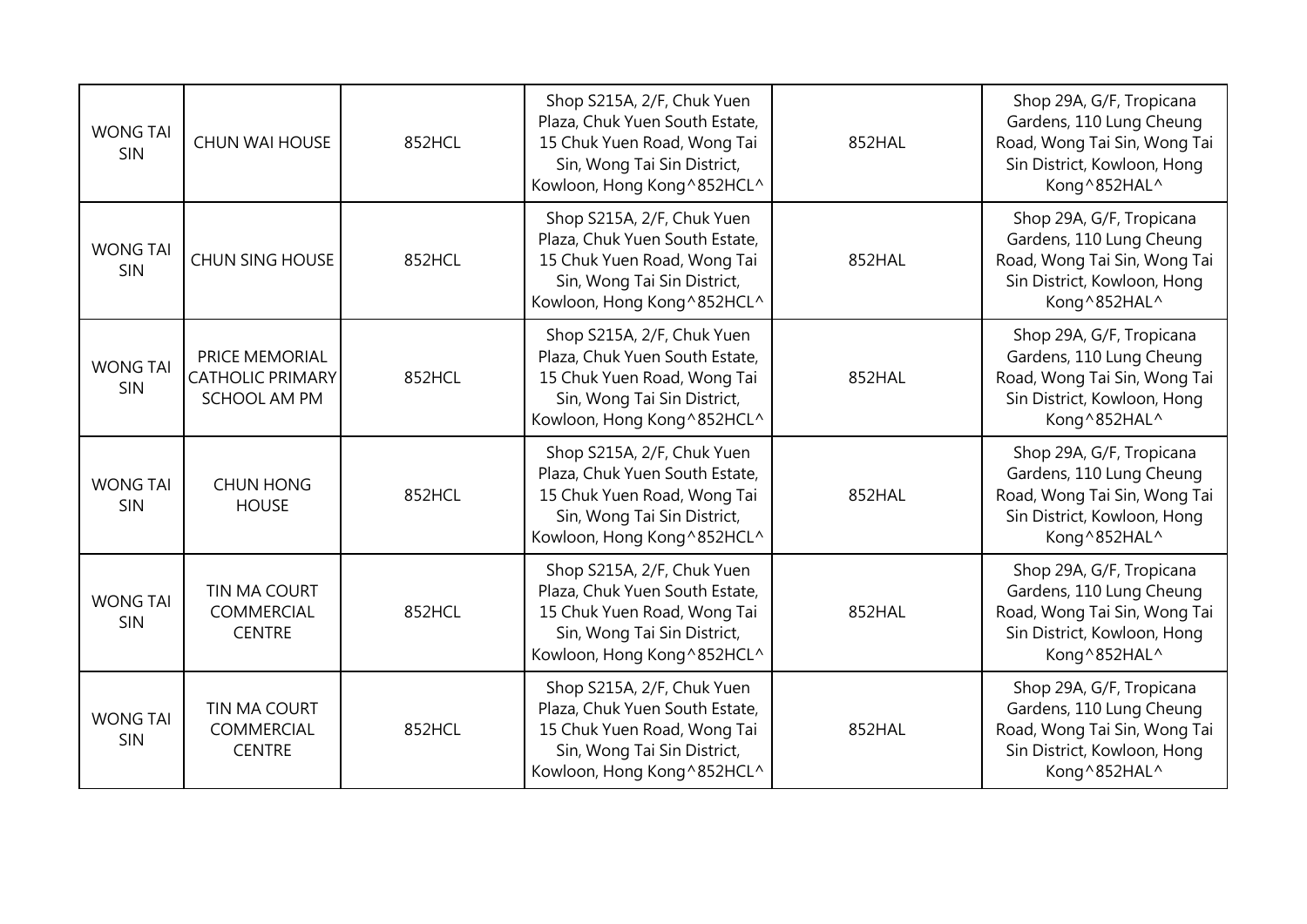| <b>WONG TAI</b><br><b>SIN</b> | <b>Grace Methodist</b><br>Church<br>Kindergarten | 852HCL | Shop S215A, 2/F, Chuk Yuen<br>Plaza, Chuk Yuen South Estate,<br>15 Chuk Yuen Road, Wong Tai<br>Sin, Wong Tai Sin District,<br>Kowloon, Hong Kong^852HCL^ | 852HAL | Shop 29A, G/F, Tropicana<br>Gardens, 110 Lung Cheung<br>Road, Wong Tai Sin, Wong Tai<br>Sin District, Kowloon, Hong<br>Kong^852HAL^ |
|-------------------------------|--------------------------------------------------|--------|----------------------------------------------------------------------------------------------------------------------------------------------------------|--------|-------------------------------------------------------------------------------------------------------------------------------------|
| <b>WONG TAI</b><br>SIN        | <b>LUNG TAI HOUSE</b>                            | 852J   | G/F, Fuk Wo Industrial Building,<br>No. 5 Sheung Hei Street, San Po<br>Kong, Wong Tai Sin District,<br>Kowloon, Hong Kong^852J^                          | 852HAL | Shop 29A, G/F, Tropicana<br>Gardens, 110 Lung Cheung<br>Road, Wong Tai Sin, Wong Tai<br>Sin District, Kowloon, Hong<br>Kong^852HAL^ |
| <b>WONG TAI</b><br>SIN        | <b>LUNG CHEONG</b><br><b>HOUSE</b>               | 852J   | G/F, Fuk Wo Industrial Building,<br>No. 5 Sheung Hei Street, San Po<br>Kong, Wong Tai Sin District,<br>Kowloon, Hong Kong ^852J^                         | 852HAL | Shop 29A, G/F, Tropicana<br>Gardens, 110 Lung Cheung<br>Road, Wong Tai Sin, Wong Tai<br>Sin District, Kowloon, Hong<br>Kong^852HAL^ |
| <b>WONG TAI</b><br>SIN        | <b>LUNG FOOK HOUSE</b>                           | 852J   | G/F, Fuk Wo Industrial Building,<br>No. 5 Sheung Hei Street, San Po<br>Kong, Wong Tai Sin District,<br>Kowloon, Hong Kong ^852J^                         | 852HAL | Shop 29A, G/F, Tropicana<br>Gardens, 110 Lung Cheung<br>Road, Wong Tai Sin, Wong Tai<br>Sin District, Kowloon, Hong<br>Kong^852HAL^ |
| <b>WONG TAI</b><br><b>SIN</b> | LUNG WO HOUSE                                    | 852J   | G/F, Fuk Wo Industrial Building,<br>No. 5 Sheung Hei Street, San Po<br>Kong, Wong Tai Sin District,<br>Kowloon, Hong Kong ^852J^                         | 852HAL | Shop 29A, G/F, Tropicana<br>Gardens, 110 Lung Cheung<br>Road, Wong Tai Sin, Wong Tai<br>Sin District, Kowloon, Hong<br>Kong^852HAL^ |
| <b>WONG TAI</b><br>SIN        | <b>LUNG MOON</b><br><b>HOUSE</b>                 | 852J   | G/F, Fuk Wo Industrial Building,<br>No. 5 Sheung Hei Street, San Po<br>Kong, Wong Tai Sin District,<br>Kowloon, Hong Kong^852J^                          | 852HAL | Shop 29A, G/F, Tropicana<br>Gardens, 110 Lung Cheung<br>Road, Wong Tai Sin, Wong Tai<br>Sin District, Kowloon, Hong<br>Kong^852HAL^ |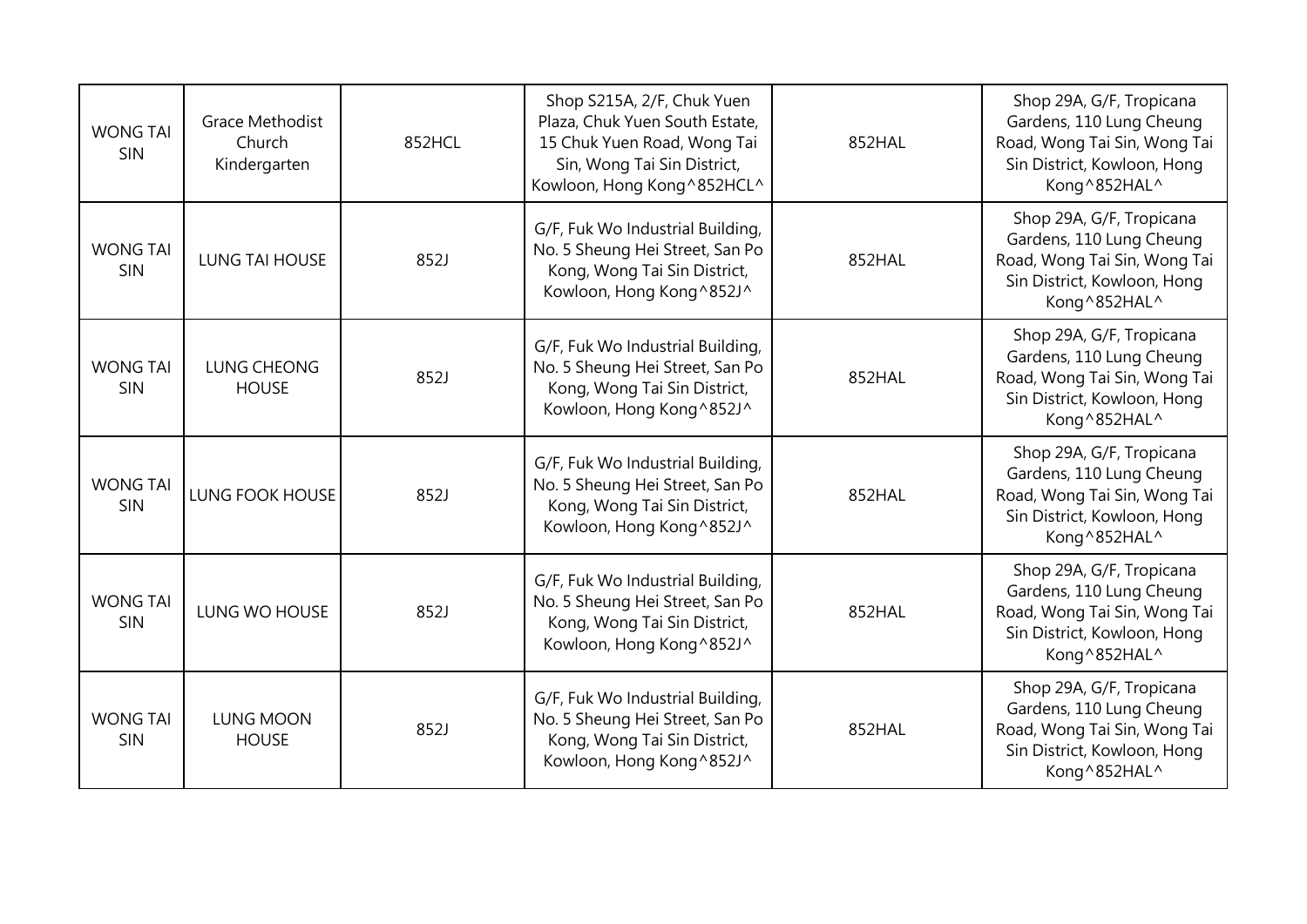| <b>WONG TAI</b><br>SIN | LUNG HEI HOUSE                    | 852J | G/F, Fuk Wo Industrial Building,<br>No. 5 Sheung Hei Street, San Po<br>Kong, Wong Tai Sin District,<br>Kowloon, Hong Kong^852J^  | 852HAL | Shop 29A, G/F, Tropicana<br>Gardens, 110 Lung Cheung<br>Road, Wong Tai Sin, Wong Tai<br>Sin District, Kowloon, Hong<br>Kong^852HAL^ |
|------------------------|-----------------------------------|------|----------------------------------------------------------------------------------------------------------------------------------|--------|-------------------------------------------------------------------------------------------------------------------------------------|
| <b>WONG TAI</b><br>SIN | LUNG CHI HOUSE                    | 852J | G/F, Fuk Wo Industrial Building,<br>No. 5 Sheung Hei Street, San Po<br>Kong, Wong Tai Sin District,<br>Kowloon, Hong Kong^852J^  | 852HAL | Shop 29A, G/F, Tropicana<br>Gardens, 110 Lung Cheung<br>Road, Wong Tai Sin, Wong Tai<br>Sin District, Kowloon, Hong<br>Kong^852HAL^ |
| <b>WONG TAI</b><br>SIN | <b>LUNG WAI HOUSE</b>             | 852J | G/F, Fuk Wo Industrial Building,<br>No. 5 Sheung Hei Street, San Po<br>Kong, Wong Tai Sin District,<br>Kowloon, Hong Kong^852J^  | 852HAL | Shop 29A, G/F, Tropicana<br>Gardens, 110 Lung Cheung<br>Road, Wong Tai Sin, Wong Tai<br>Sin District, Kowloon, Hong<br>Kong^852HAL^ |
| <b>WONG TAI</b><br>SIN | LUNG GUT HOUSE                    | 852J | G/F, Fuk Wo Industrial Building,<br>No. 5 Sheung Hei Street, San Po<br>Kong, Wong Tai Sin District,<br>Kowloon, Hong Kong^852J^  | 852HAL | Shop 29A, G/F, Tropicana<br>Gardens, 110 Lung Cheung<br>Road, Wong Tai Sin, Wong Tai<br>Sin District, Kowloon, Hong<br>Kong^852HAL^ |
| <b>WONG TAI</b><br>SIN | <b>LUNG SHING</b><br><b>HOUSE</b> | 852J | G/F, Fuk Wo Industrial Building,<br>No. 5 Sheung Hei Street, San Po<br>Kong, Wong Tai Sin District,<br>Kowloon, Hong Kong^852J^  | 852HAL | Shop 29A, G/F, Tropicana<br>Gardens, 110 Lung Cheung<br>Road, Wong Tai Sin, Wong Tai<br>Sin District, Kowloon, Hong<br>Kong^852HAL^ |
| <b>WONG TAI</b><br>SIN | LUNG HING HOUSE                   | 852J | G/F, Fuk Wo Industrial Building,<br>No. 5 Sheung Hei Street, San Po<br>Kong, Wong Tai Sin District,<br>Kowloon, Hong Kong ^852J^ | 852HAL | Shop 29A, G/F, Tropicana<br>Gardens, 110 Lung Cheung<br>Road, Wong Tai Sin, Wong Tai<br>Sin District, Kowloon, Hong<br>Kong^852HAL^ |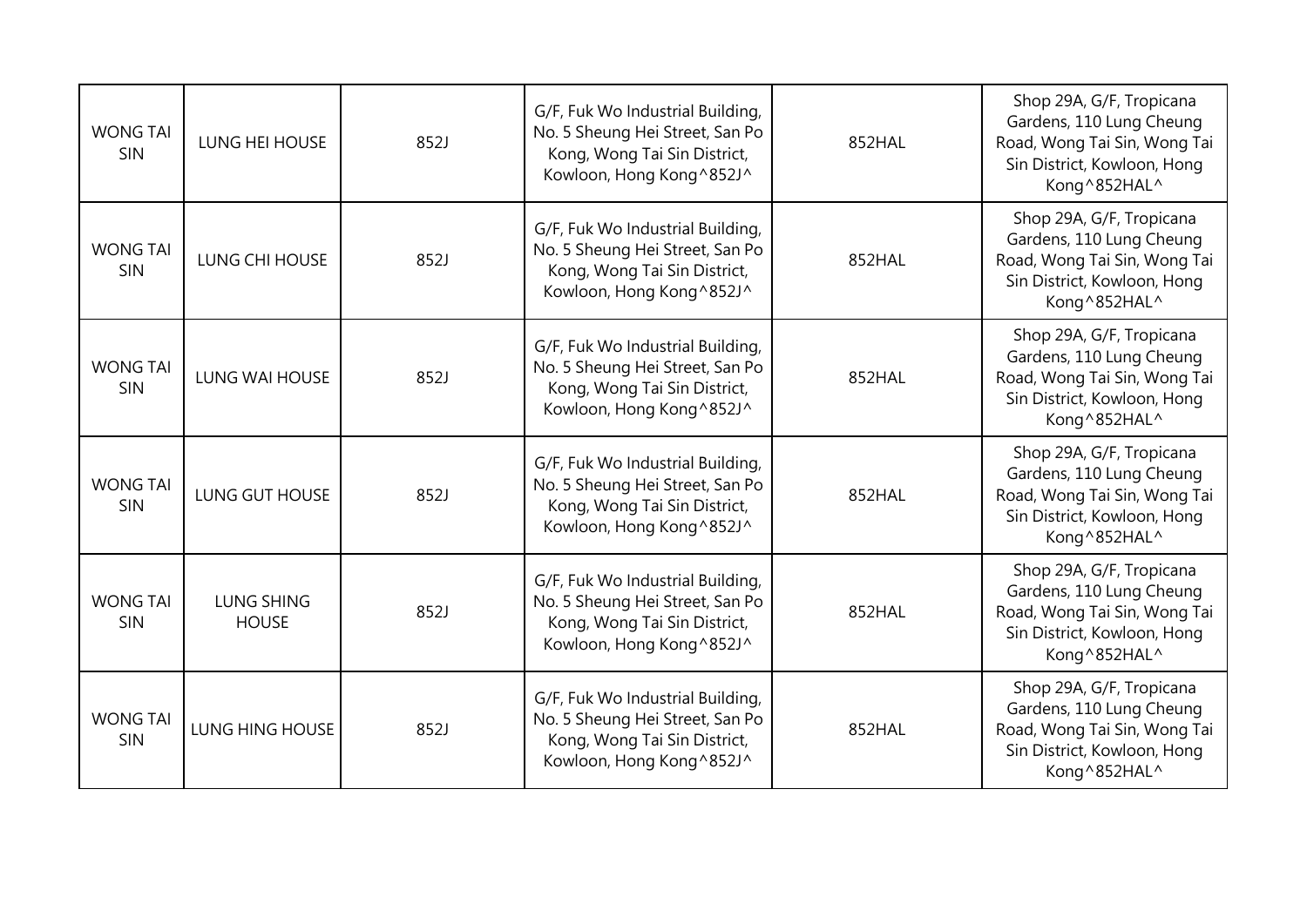| <b>WONG TAI</b><br>SIN | LUNG LOK HOUSE                                                                                  | 852J | G/F, Fuk Wo Industrial Building,<br>No. 5 Sheung Hei Street, San Po<br>Kong, Wong Tai Sin District,<br>Kowloon, Hong Kong^852J^  | 852HAL | Shop 29A, G/F, Tropicana<br>Gardens, 110 Lung Cheung<br>Road, Wong Tai Sin, Wong Tai<br>Sin District, Kowloon, Hong<br>Kong^852HAL^ |
|------------------------|-------------------------------------------------------------------------------------------------|------|----------------------------------------------------------------------------------------------------------------------------------|--------|-------------------------------------------------------------------------------------------------------------------------------------|
| <b>WONG TAI</b><br>SIN | LUNG ON HOUSE                                                                                   | 852J | G/F, Fuk Wo Industrial Building,<br>No. 5 Sheung Hei Street, San Po<br>Kong, Wong Tai Sin District,<br>Kowloon, Hong Kong^852J^  | 852HAL | Shop 29A, G/F, Tropicana<br>Gardens, 110 Lung Cheung<br>Road, Wong Tai Sin, Wong Tai<br>Sin District, Kowloon, Hong<br>Kong^852HAL^ |
| <b>WONG TAI</b><br>SIN | <b>SKHKEITAK</b><br>PRIMARY SCHOOL                                                              | 852J | G/F, Fuk Wo Industrial Building,<br>No. 5 Sheung Hei Street, San Po<br>Kong, Wong Tai Sin District,<br>Kowloon, Hong Kong^852J^  | 852HAL | Shop 29A, G/F, Tropicana<br>Gardens, 110 Lung Cheung<br>Road, Wong Tai Sin, Wong Tai<br>Sin District, Kowloon, Hong<br>Kong^852HAL^ |
| <b>WONG TAI</b><br>SIN | <b>CONFUCIAN TAI</b><br><b>SHING PRIMARY</b><br>SCHOOL                                          | 852J | G/F, Fuk Wo Industrial Building,<br>No. 5 Sheung Hei Street, San Po<br>Kong, Wong Tai Sin District,<br>Kowloon, Hong Kong^852J^  | 852HAL | Shop 29A, G/F, Tropicana<br>Gardens, 110 Lung Cheung<br>Road, Wong Tai Sin, Wong Tai<br>Sin District, Kowloon, Hong<br>Kong^852HAL^ |
| <b>WONG TAI</b><br>SIN | The Church of Christ<br>in China Kam Kong<br>Memorial Church                                    | 852J | G/F, Fuk Wo Industrial Building,<br>No. 5 Sheung Hei Street, San Po<br>Kong, Wong Tai Sin District,<br>Kowloon, Hong Kong^852J^  | 852HAL | Shop 29A, G/F, Tropicana<br>Gardens, 110 Lung Cheung<br>Road, Wong Tai Sin, Wong Tai<br>Sin District, Kowloon, Hong<br>Kong^852HAL^ |
| <b>WONG TAI</b><br>SIN | THE CHURCH OF<br><b>CHRIST IN CHINA</b><br><b>KEI HEEP</b><br><b>SECONDARY</b><br><b>SCHOOL</b> | 852J | G/F, Fuk Wo Industrial Building,<br>No. 5 Sheung Hei Street, San Po<br>Kong, Wong Tai Sin District,<br>Kowloon, Hong Kong ^852J^ | 852HAL | Shop 29A, G/F, Tropicana<br>Gardens, 110 Lung Cheung<br>Road, Wong Tai Sin, Wong Tai<br>Sin District, Kowloon, Hong<br>Kong^852HAL^ |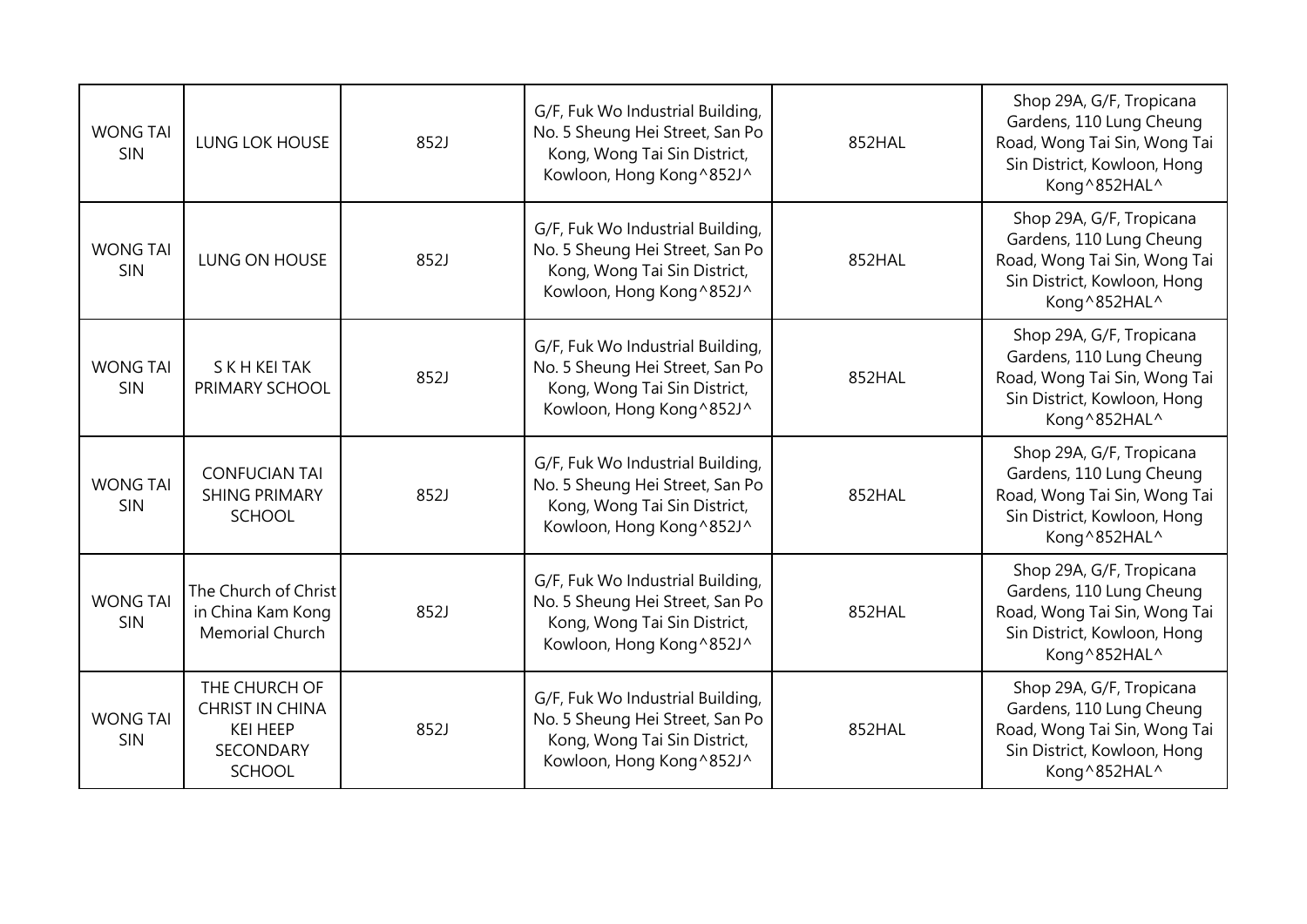| <b>WONG TAI</b><br>SIN        | Ywca Faith Hope<br>Nursery School | 852J | G/F, Fuk Wo Industrial Building,<br>No. 5 Sheung Hei Street, San Po<br>Kong, Wong Tai Sin District,<br>Kowloon, Hong Kong^852J^  | 852HAL | Shop 29A, G/F, Tropicana<br>Gardens, 110 Lung Cheung<br>Road, Wong Tai Sin, Wong Tai<br>Sin District, Kowloon, Hong<br>Kong^852HAL^ |
|-------------------------------|-----------------------------------|------|----------------------------------------------------------------------------------------------------------------------------------|--------|-------------------------------------------------------------------------------------------------------------------------------------|
| <b>WONG TAI</b><br>SIN        | LUNG HONG<br><b>HOUSE</b>         | 852J | G/F, Fuk Wo Industrial Building,<br>No. 5 Sheung Hei Street, San Po<br>Kong, Wong Tai Sin District,<br>Kowloon, Hong Kong^852J^  | 852HAL | Shop 29A, G/F, Tropicana<br>Gardens, 110 Lung Cheung<br>Road, Wong Tai Sin, Wong Tai<br>Sin District, Kowloon, Hong<br>Kong^852HAL^ |
| <b>WONG TAI</b><br><b>SIN</b> | <b>LUNG CHAK HOUSE</b>            | 852J | G/F, Fuk Wo Industrial Building,<br>No. 5 Sheung Hei Street, San Po<br>Kong, Wong Tai Sin District,<br>Kowloon, Hong Kong ^852J^ | 852HAL | Shop 29A, G/F, Tropicana<br>Gardens, 110 Lung Cheung<br>Road, Wong Tai Sin, Wong Tai<br>Sin District, Kowloon, Hong<br>Kong^852HAL^ |
| <b>WONG TAI</b><br><b>SIN</b> | LUNG SHUN HOUSE                   | 852J | G/F, Fuk Wo Industrial Building,<br>No. 5 Sheung Hei Street, San Po<br>Kong, Wong Tai Sin District,<br>Kowloon, Hong Kong^852J^  | 852HAL | Shop 29A, G/F, Tropicana<br>Gardens, 110 Lung Cheung<br>Road, Wong Tai Sin, Wong Tai<br>Sin District, Kowloon, Hong<br>Kong^852HAL^ |
| <b>WONG TAI</b><br><b>SIN</b> | <b>LUNG WAH HOUSE</b>             | 852J | G/F, Fuk Wo Industrial Building,<br>No. 5 Sheung Hei Street, San Po<br>Kong, Wong Tai Sin District,<br>Kowloon, Hong Kong ^852J^ | 852HAL | Shop 29A, G/F, Tropicana<br>Gardens, 110 Lung Cheung<br>Road, Wong Tai Sin, Wong Tai<br>Sin District, Kowloon, Hong<br>Kong^852HAL^ |
| <b>WONG TAI</b><br><b>SIN</b> | <b>LUNG WING HOUSE</b>            | 852J | G/F, Fuk Wo Industrial Building,<br>No. 5 Sheung Hei Street, San Po<br>Kong, Wong Tai Sin District,<br>Kowloon, Hong Kong^852J^  | 852HAL | Shop 29A, G/F, Tropicana<br>Gardens, 110 Lung Cheung<br>Road, Wong Tai Sin, Wong Tai<br>Sin District, Kowloon, Hong<br>Kong^852HAL^ |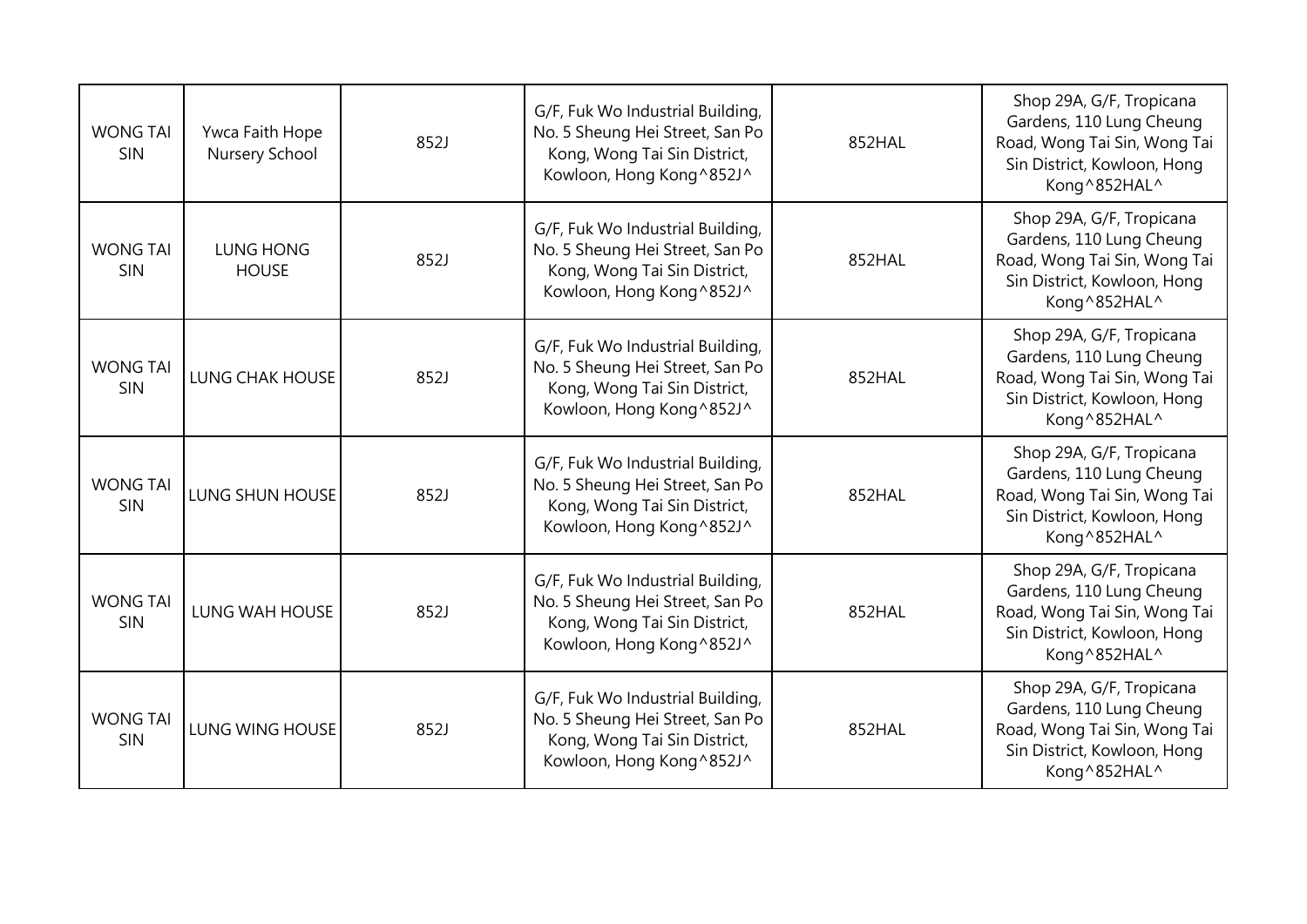| <b>WONG TAI</b><br>SIN | <b>LUNG YAT HOUSE</b>              | 852J   | G/F, Fuk Wo Industrial Building,<br>No. 5 Sheung Hei Street, San Po<br>Kong, Wong Tai Sin District,<br>Kowloon, Hong Kong^852J^      | 852HAL | Shop 29A, G/F, Tropicana<br>Gardens, 110 Lung Cheung<br>Road, Wong Tai Sin, Wong Tai<br>Sin District, Kowloon, Hong<br>Kong^852HAL^                       |
|------------------------|------------------------------------|--------|--------------------------------------------------------------------------------------------------------------------------------------|--------|-----------------------------------------------------------------------------------------------------------------------------------------------------------|
| <b>WONG TAI</b><br>SIN | LUNG YUE HOUSE                     | 852J   | G/F, Fuk Wo Industrial Building,<br>No. 5 Sheung Hei Street, San Po<br>Kong, Wong Tai Sin District,<br>Kowloon, Hong Kong^852J^      | 852HAL | Shop 29A, G/F, Tropicana<br>Gardens, 110 Lung Cheung<br>Road, Wong Tai Sin, Wong Tai<br>Sin District, Kowloon, Hong<br>Kong^852HAL^                       |
| <b>WONG TAI</b><br>SIN | <b>LUNG TAT HOUSE</b>              | 852J   | G/F, Fuk Wo Industrial Building,<br>No. 5 Sheung Hei Street, San Po<br>Kong, Wong Tai Sin District,<br>Kowloon, Hong Kong^852J^      | 852HAL | Shop 29A, G/F, Tropicana<br>Gardens, 110 Lung Cheung<br>Road, Wong Tai Sin, Wong Tai<br>Sin District, Kowloon, Hong<br>Kong^852HAL^                       |
| <b>WONG TAI</b><br>SIN | <b>LUNG FUNG HOUSE</b>             | 852J   | G/F, Fuk Wo Industrial Building,<br>No. 5 Sheung Hei Street, San Po<br>Kong, Wong Tai Sin District,<br>Kowloon, Hong Kong^852J^      | 852HAL | Shop 29A, G/F, Tropicana<br>Gardens, 110 Lung Cheung<br>Road, Wong Tai Sin, Wong Tai<br>Sin District, Kowloon, Hong<br>Kong^852HAL^                       |
| <b>WONG TAI</b><br>SIN | TAI SHING STREET<br><b>MARKET</b>  | 852J   | G/F, Fuk Wo Industrial Building,<br>No. 5 Sheung Hei Street, San Po<br>Kong, Wong Tai Sin District,<br>Kowloon, Hong Kong^852J^      | 852HAL | Shop 29A, G/F, Tropicana<br>Gardens, 110 Lung Cheung<br>Road, Wong Tai Sin, Wong Tai<br>Sin District, Kowloon, Hong<br>Kong^852HAL^                       |
| <b>WONG TAI</b><br>SIN | <b>TEMPLE MALL</b><br><b>NORTH</b> | 852HAL | Shop 29A, G/F, Tropicana<br>Gardens, 110 Lung Cheung Road,<br>Wong Tai Sin, Wong Tai Sin<br>District, Kowloon, Hong<br>Kong ^852HAL^ | 852HCL | Shop S215A, 2/F, Chuk Yuen<br>Plaza, Chuk Yuen South Estate,<br>15 Chuk Yuen Road, Wong Tai<br>Sin, Wong Tai Sin District,<br>Kowloon, Hong Kong ^852HCL^ |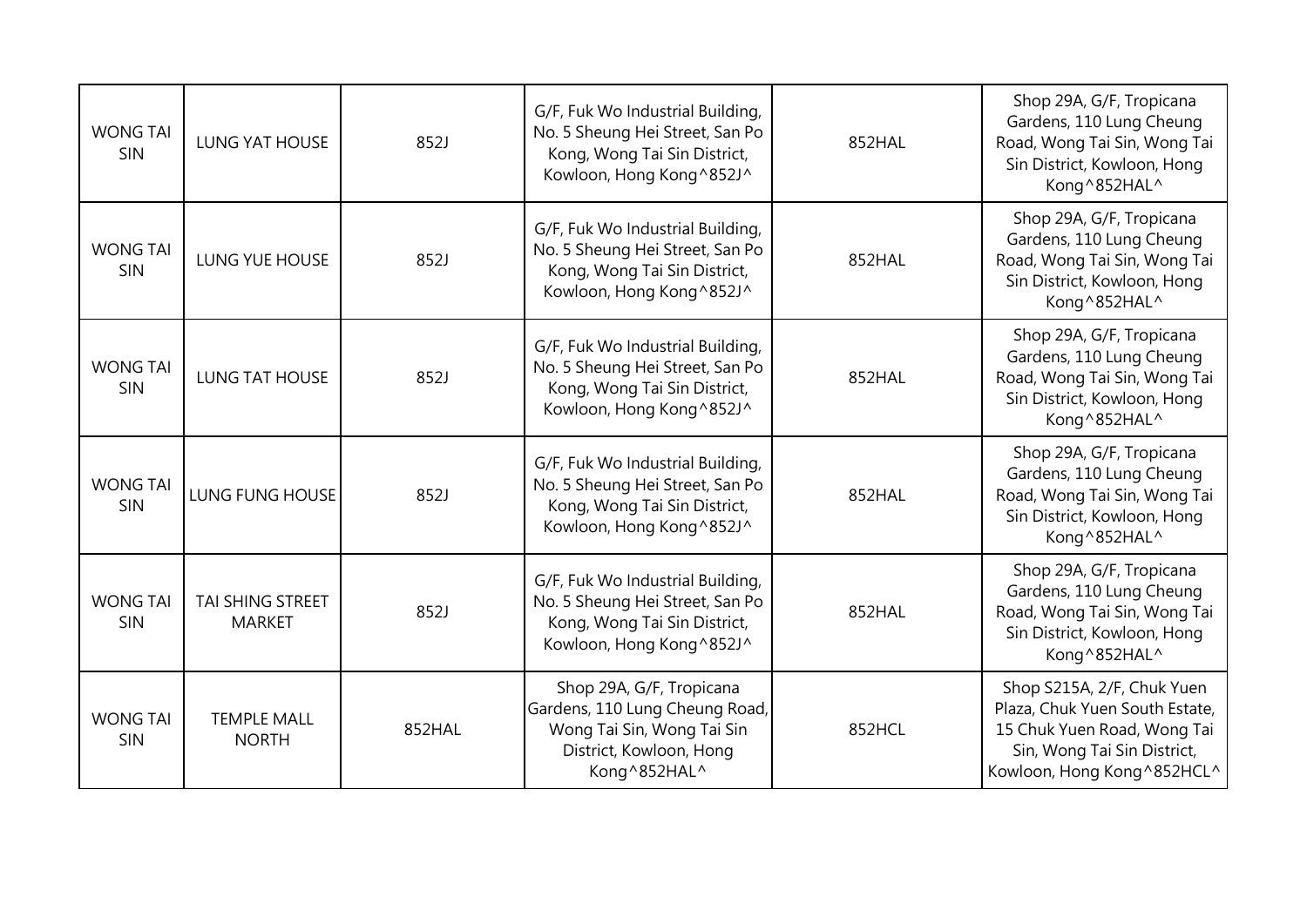| <b>WONG TAI</b><br>SIN | <b>CHIU SIN HOUSE</b>             | 852HAL | Shop 29A, G/F, Tropicana<br>Gardens, 110 Lung Cheung Road,<br>Wong Tai Sin, Wong Tai Sin<br>District, Kowloon, Hong<br>Kong^852HAL^ | 852HCL | Shop S215A, 2/F, Chuk Yuen<br>Plaza, Chuk Yuen South Estate,<br>15 Chuk Yuen Road, Wong Tai<br>Sin, Wong Tai Sin District,<br>Kowloon, Hong Kong ^852HCL^ |
|------------------------|-----------------------------------|--------|-------------------------------------------------------------------------------------------------------------------------------------|--------|-----------------------------------------------------------------------------------------------------------------------------------------------------------|
| <b>WONG TAI</b><br>SIN | YAT SIN HOUSE                     | 852HAL | Shop 29A, G/F, Tropicana<br>Gardens, 110 Lung Cheung Road,<br>Wong Tai Sin, Wong Tai Sin<br>District, Kowloon, Hong<br>Kong^852HAL^ | 852HCL | Shop S215A, 2/F, Chuk Yuen<br>Plaza, Chuk Yuen South Estate,<br>15 Chuk Yuen Road, Wong Tai<br>Sin, Wong Tai Sin District,<br>Kowloon, Hong Kong^852HCL^  |
| <b>WONG TAI</b><br>SIN | YIU SIN HOUSE                     | 852HAL | Shop 29A, G/F, Tropicana<br>Gardens, 110 Lung Cheung Road,<br>Wong Tai Sin, Wong Tai Sin<br>District, Kowloon, Hong<br>Kong^852HAL^ | 852HCL | Shop S215A, 2/F, Chuk Yuen<br>Plaza, Chuk Yuen South Estate,<br>15 Chuk Yuen Road, Wong Tai<br>Sin, Wong Tai Sin District,<br>Kowloon, Hong Kong ^852HCL^ |
| <b>WONG TAI</b><br>SIN | <b>CHEONG SIN</b><br><b>HOUSE</b> | 852HAL | Shop 29A, G/F, Tropicana<br>Gardens, 110 Lung Cheung Road,<br>Wong Tai Sin, Wong Tai Sin<br>District, Kowloon, Hong<br>Kong^852HAL^ | 852HCL | Shop S215A, 2/F, Chuk Yuen<br>Plaza, Chuk Yuen South Estate,<br>15 Chuk Yuen Road, Wong Tai<br>Sin, Wong Tai Sin District,<br>Kowloon, Hong Kong ^852HCL^ |
| <b>WONG TAI</b><br>SIN | <b>TAT SIN HOUSE</b>              | 852HAL | Shop 29A, G/F, Tropicana<br>Gardens, 110 Lung Cheung Road,<br>Wong Tai Sin, Wong Tai Sin<br>District, Kowloon, Hong<br>Kong^852HAL^ | 852HCL | Shop S215A, 2/F, Chuk Yuen<br>Plaza, Chuk Yuen South Estate,<br>15 Chuk Yuen Road, Wong Tai<br>Sin, Wong Tai Sin District,<br>Kowloon, Hong Kong ^852HCL^ |
| <b>WONG TAI</b><br>SIN | <b>KAI SIN HOUSE</b>              | 852HAL | Shop 29A, G/F, Tropicana<br>Gardens, 110 Lung Cheung Road,<br>Wong Tai Sin, Wong Tai Sin<br>District, Kowloon, Hong<br>Kong^852HAL^ | 852HCL | Shop S215A, 2/F, Chuk Yuen<br>Plaza, Chuk Yuen South Estate,<br>15 Chuk Yuen Road, Wong Tai<br>Sin, Wong Tai Sin District,<br>Kowloon, Hong Kong^852HCL^  |